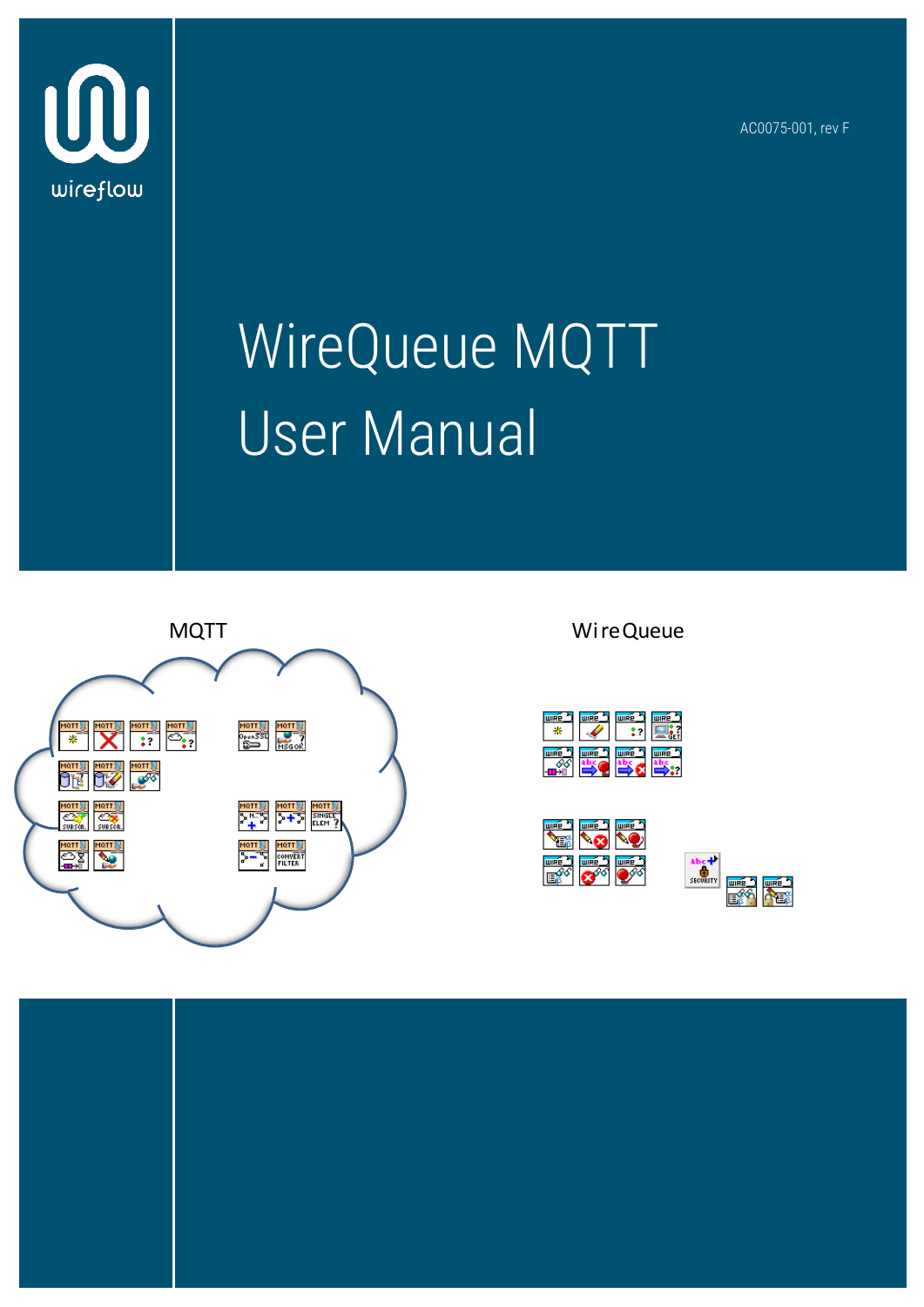

# Contents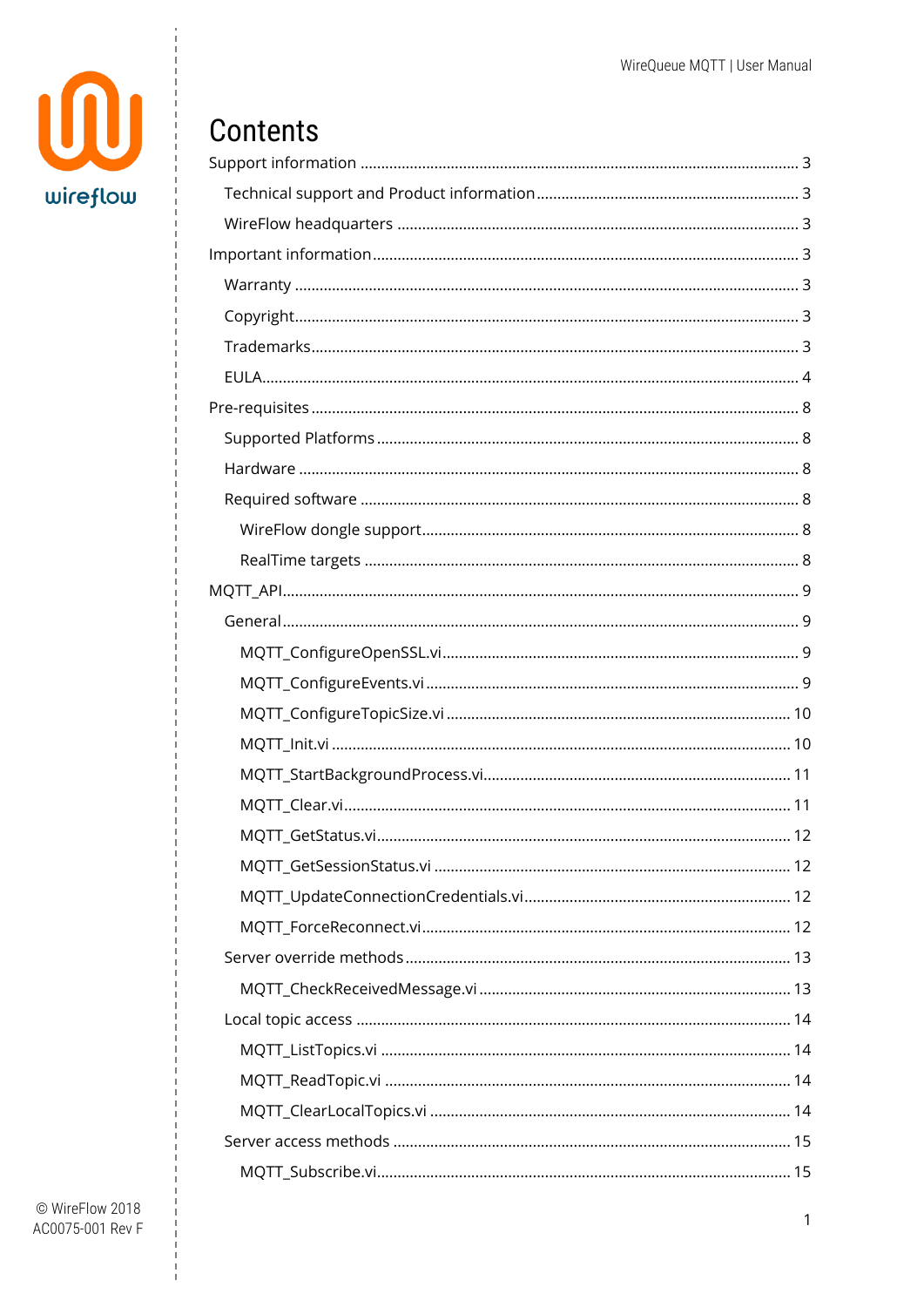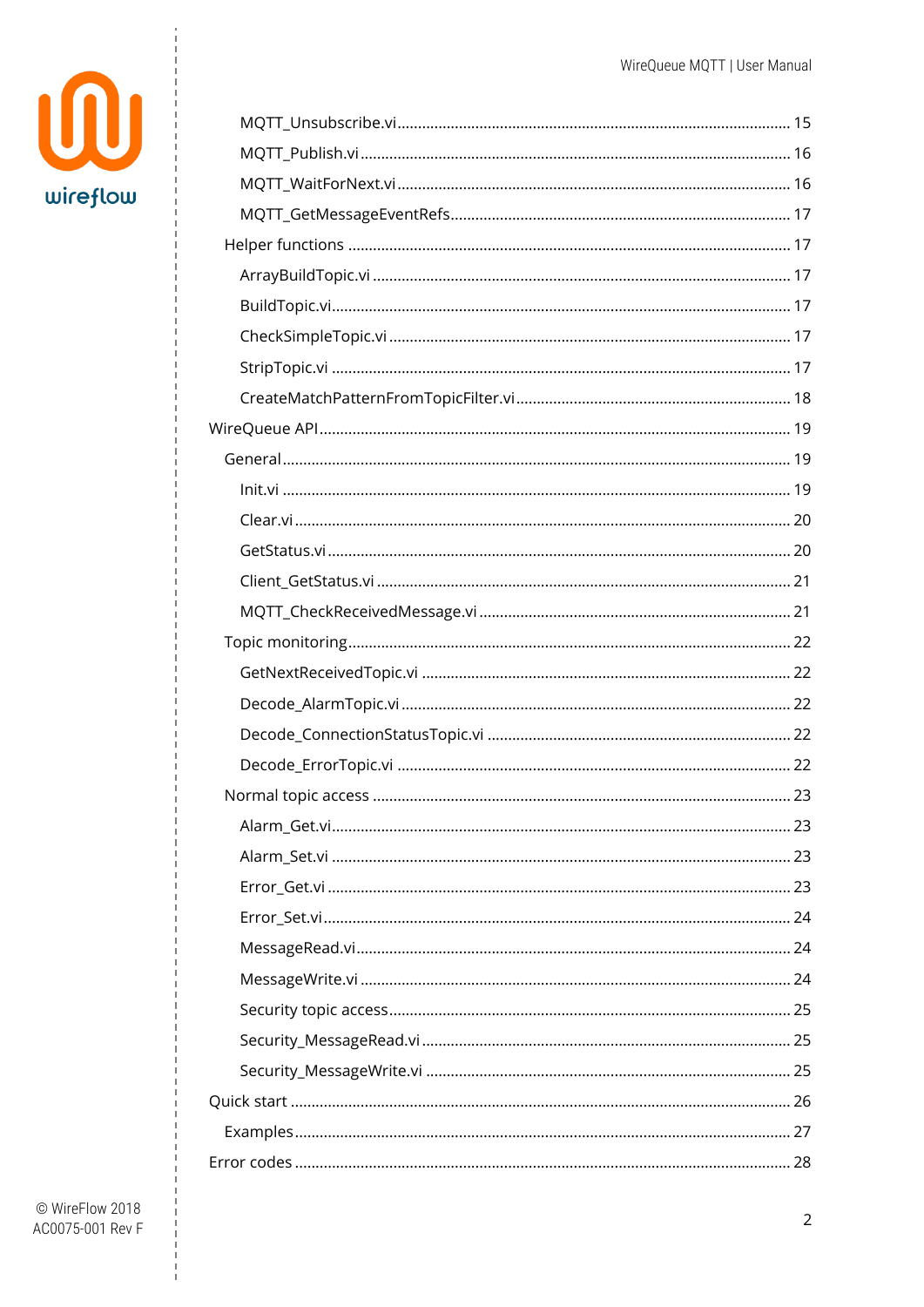

## <span id="page-3-0"></span>Support information

### <span id="page-3-1"></span>Technical support and Product information

[www.wireflow.se](http://www.wireflow.se/)

### <span id="page-3-2"></span>WireFlow headquarters

WireFlow AB Theres Svenssons gata 10 SE-417 55 Göteborg

# <span id="page-3-3"></span>Important information

### <span id="page-3-4"></span>**Warranty**

### <span id="page-3-5"></span>Copyright

The Software is © WireFlow 2015

The LabVIEW API uses the OpenSSL libraries that are copyright the OpenSSL project.

### <span id="page-3-6"></span>**Trademarks**

LabVIEW is trademark of National Instruments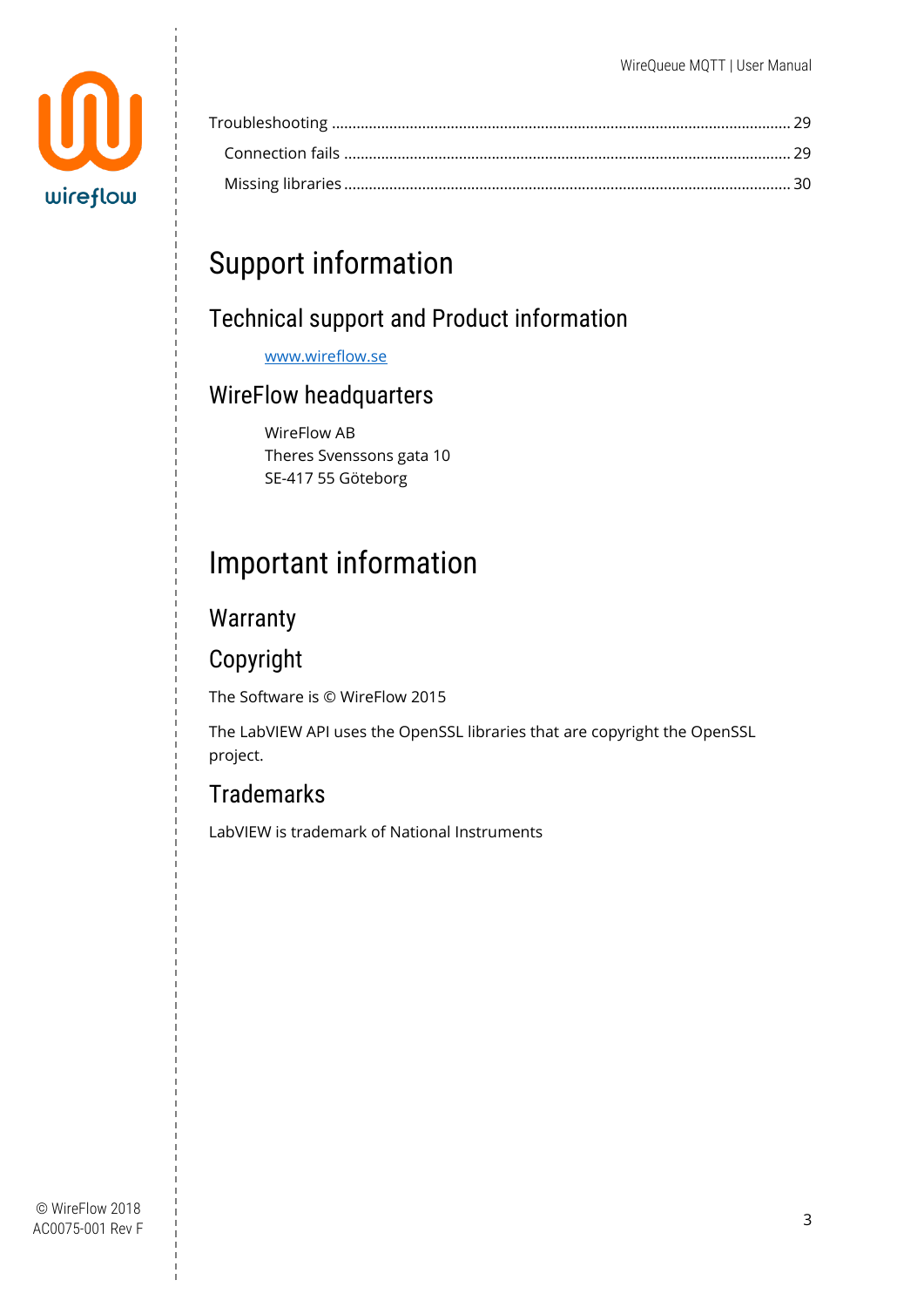

### <span id="page-4-0"></span>**FIIIA**

#### END-USER LICENSE AGREEMENT FOR

WireFlow WireQueue LabVIEW driver (AC0075)

IMPORTANT PLEASE READ THE TERMS AND CONDITIONS OF THIS LICENSE AGREEMENT CAREFULLY BEFORE CONTINUING WITH THIS PROGRAM DOWNLOAD/INSTALL: WireFlow's End-User License Agreement ("EULA") is a legal agreement between you (either an individual or a single entity) and WireFlow, for the WireFlow software product(s) identified above which may include associated software components, media, printed materials, and "online" or electronic documentation ("SOFTWARE PRODUCT"). By installing, copying, or otherwise using the SOFTWARE PRODUCT, you agree to be bound by the terms of this EULA. This license agreement represents the entire agreement concerning the program between you and WireFlow, (referred to as "licenser"), and it supersedes any prior proposal, representation, or understanding between the parties. If you do not agree to the terms of this EULA, do not download, install or use the SOFTWARE PRODUCT.

The SOFTWARE PRODUCT is protected by copyright laws and international copyright treaties, as well as other intellectual property laws and treaties. The SOFTWARE PRODUCT is licensed, not sold.

1 GRANT OF LICENSE

The SOFTWARE PRODUCT is licensed as follows:

1.1 Installation and Use

WireFlow grants you a personal, non-transferable and non-exclusive right to use the copy of the Software provided with this EULA on your computer running a validly licensed copy of the operating system for which the SOFTWARE PRODUCT was designed.

1.2 Backup Copies

You may also make copies of the SOFTWARE PRODUCT as may be necessary for backup and archival purposes.

1.3 Evaluation Version

For clarity in the case of Trial Licenses, if You do not pay the applicable license fees prior to the conclusion of any applicable Trial Period, you have no right or license, express or implied, to further use the SOFTWARE PRODUCT in any manner thereafter.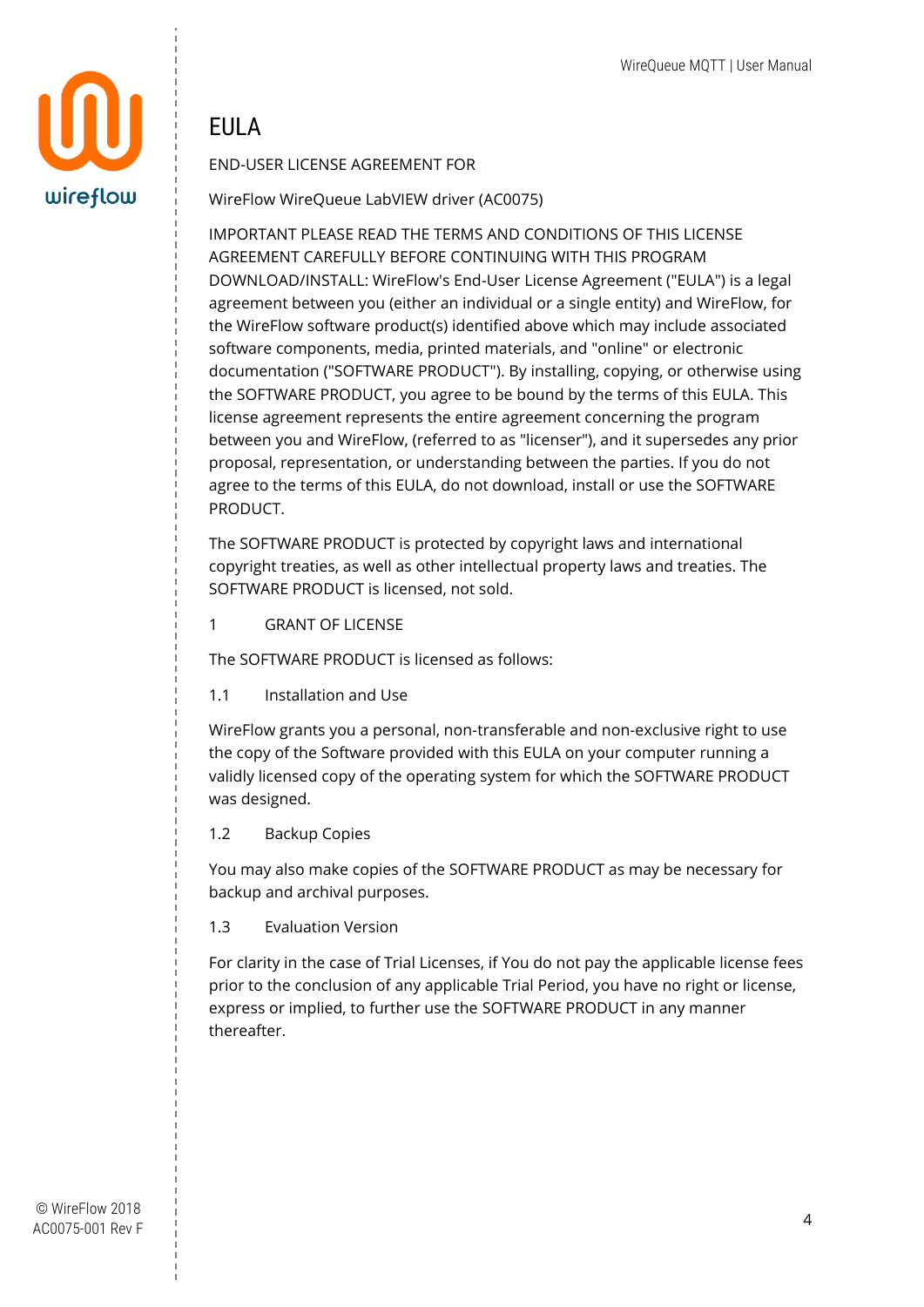

#### 2 DESCRIPTION OF OTHER RIGHTS AND LIMITATIONS

2.1 Maintenance of Copyright Notices

You must not remove or alter any copyright notices on any and all copies of the SOFTWARE PRODUCT.

2.2 Distribution

You may not distribute registered copies of the SOFTWARE PRODUCT to third parties. Evaluation versions available for download from WireFlow's websites may be freely distributed.

2.3 Prohibition on Reverse Engineering, Decompilation, and Disassembly

You may not reverse engineer, decompile, or disassemble the SOFTWARE PRODUCT, except and only to the extent that such activity is expressly permitted by applicable law notwithstanding this limitation.

2.4 Rental

You may not rent, lease, or lend the SOFTWARE PRODUCT.

2.5 Support Services

WireFlow may provide you with support services related to the SOFTWARE PRODUCT ("Support Services"). Any supplemental software code provided to you as part of the Support Services shall be considered part of the SOFTWARE PRODUCT and subject to the terms and conditions of this EULA.

2.6 Compliance with Applicable Laws

You must comply with all applicable laws regarding use of the SOFTWARE PRODUCT.

2.7 Export Laws

The export of the SOFTWARE PRODUCT from the country of original purchase may be subject to control or restriction by applicable local law. Licensee is solely responsible for determining the existence and application of any such law to any proposed export and for obtaining any needed authorization. Licensee agrees not to export the SOFTWARE PRODUCT from any country in violation of applicable legal restrictions on such export.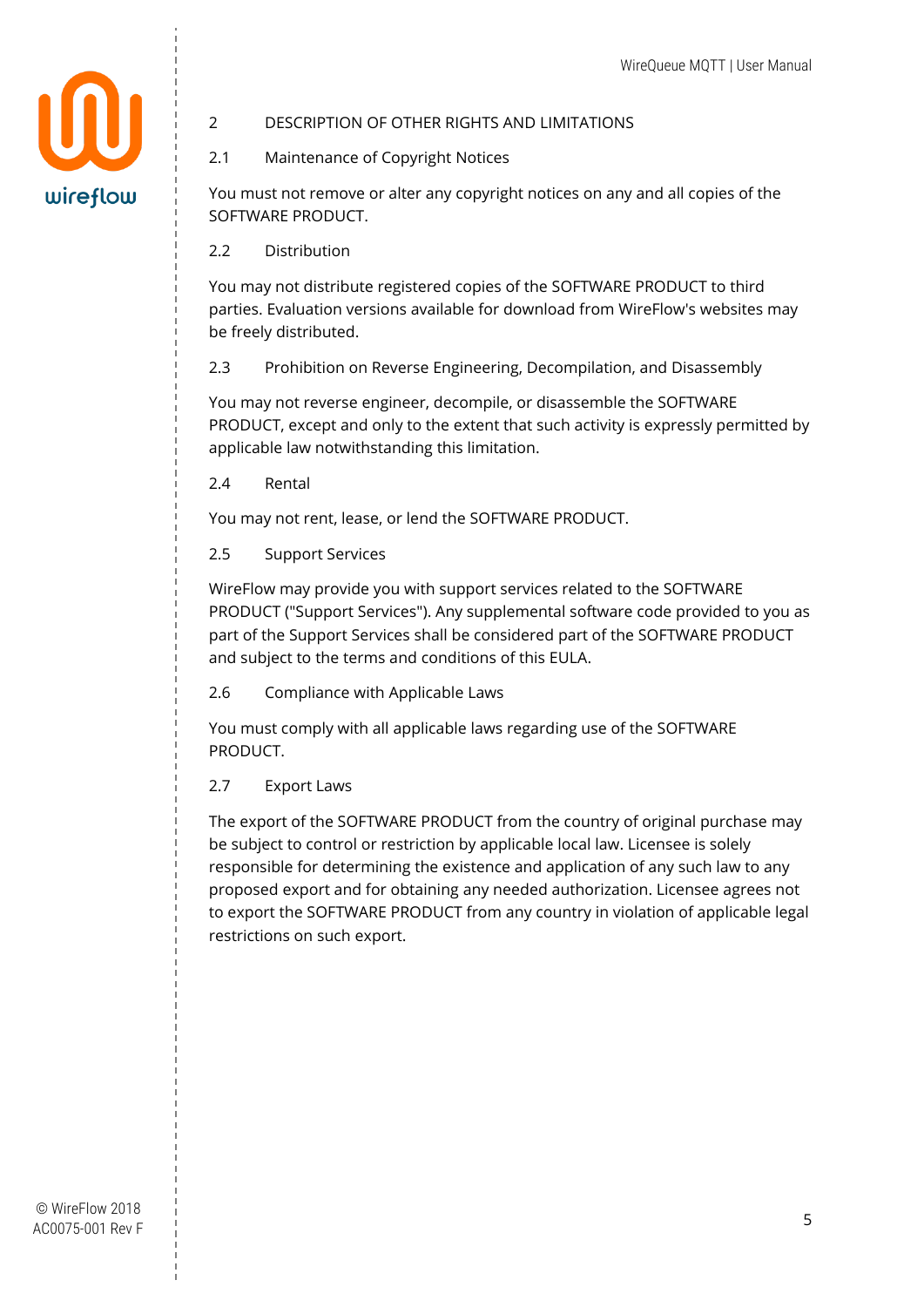

#### 3 TERMINATION

Without prejudice to any other rights, WireFlow may terminate this EULA if you fail to comply with the terms and conditions of this EULA. In such event, you must destroy all copies of the SOFTWARE PRODUCT in your possession.

4 COPYRIGHT

All title, including but not limited to copyrights, in and to the SOFTWARE PRODUCT and any copies thereof are owned by WireFlow or its suppliers. All title and intellectual property rights in and to the content which may be accessed through use of the SOFTWARE PRODUCT is the property of the respective content owner and may be protected by applicable copyright or other intellectual property laws and treaties. This EULA grants you no rights to use such content. All rights not expressly granted are reserved by WireFlow.

4.1 Third party software.

The SOFTWARE PRODUCT may include software under license from third parties ("Third Party Software" and "Third Party License"). Any Third Party Software is licensed to you subject to the terms and conditions of the corresponding Third Party License. Generally, the Third Party License is located in a separate file such as license.txt or a readme file.

5 NO WARRANTIES

WireFlow expressly disclaims any warranty for the SOFTWARE PRODUCT. The SOFTWARE PRODUCT is provided 'As Is' without any express or implied warranty of any kind, including but not limited to any warranties of merchantability, noninfringement, or fitness of a particular purpose. WireFlow does not warrant or assume responsibility for the accuracy or completeness of any information, text, graphics, links or other items contained within the SOFTWARE PRODUCT. WireFlow makes no warranties respecting any harm that may be caused by the transmission of a computer virus, worm, time bomb, logic bomb, or other such computer program. WireFlow further expressly disclaims any warranty or representation to Authorized Users or to any third party.

6 HIGH RISK ACTIVITIES

The SOFTWARE PRODUCT is not fault-tolerant and is not designed, manufactured or intended for use or resale as on-line control equipment in hazardous environments requiring fail-safe performance, such as in the operation of nuclear facilities, aircraft navigation or communication systems, air traffic control, direct life support machines, or weapons systems, in which the failure of the SOFTWARE PRODUCT could lead directly to death, personal injury, or severe physical or environmental damage ("High Risk Activities"). WireFlow and its suppliers specifically disclaim any express or implied warranty of fitness for High Risk Activities.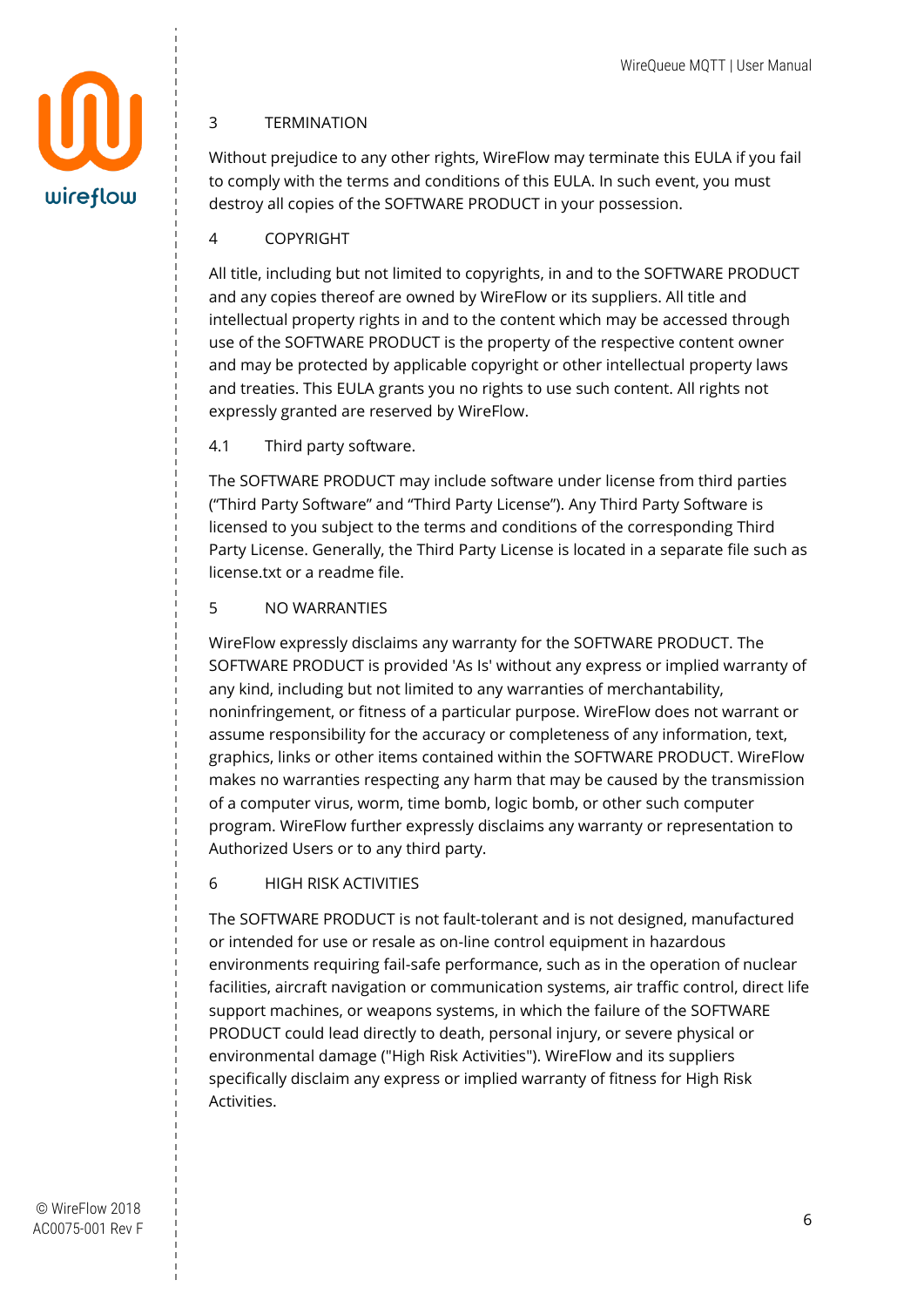

#### 7 LIMITATION OF LIABILITY

In no event shall WireFlow be liable for any damages (including, without limitation, lost profits, business interruption, or lost information) rising out of 'Authorized Users' use of or inability to use the SOFTWARE PRODUCT, even if WireFlow has been advised of the possibility of such damages. In no event will WireFlow be liable for loss of data or for indirect, special, incidental, consequential (including lost profit), or other damages based in contract, tort or otherwise. WireFlow shall have no liability with respect to the content of the SOFTWARE PRODUCT or any part thereof, including but not limited to errors or omissions contained therein, libel, infringements of rights of publicity, privacy, trademark rights, business interruption, personal injury, loss of privacy, moral rights or the disclosure of confidential information.

#### 8 CONTACT

All questions about this EULA shall be directed to: info@wireflow.se. WireFlow AB Theres Svenssons gata 10 SE-417 55 Göteborg Sweden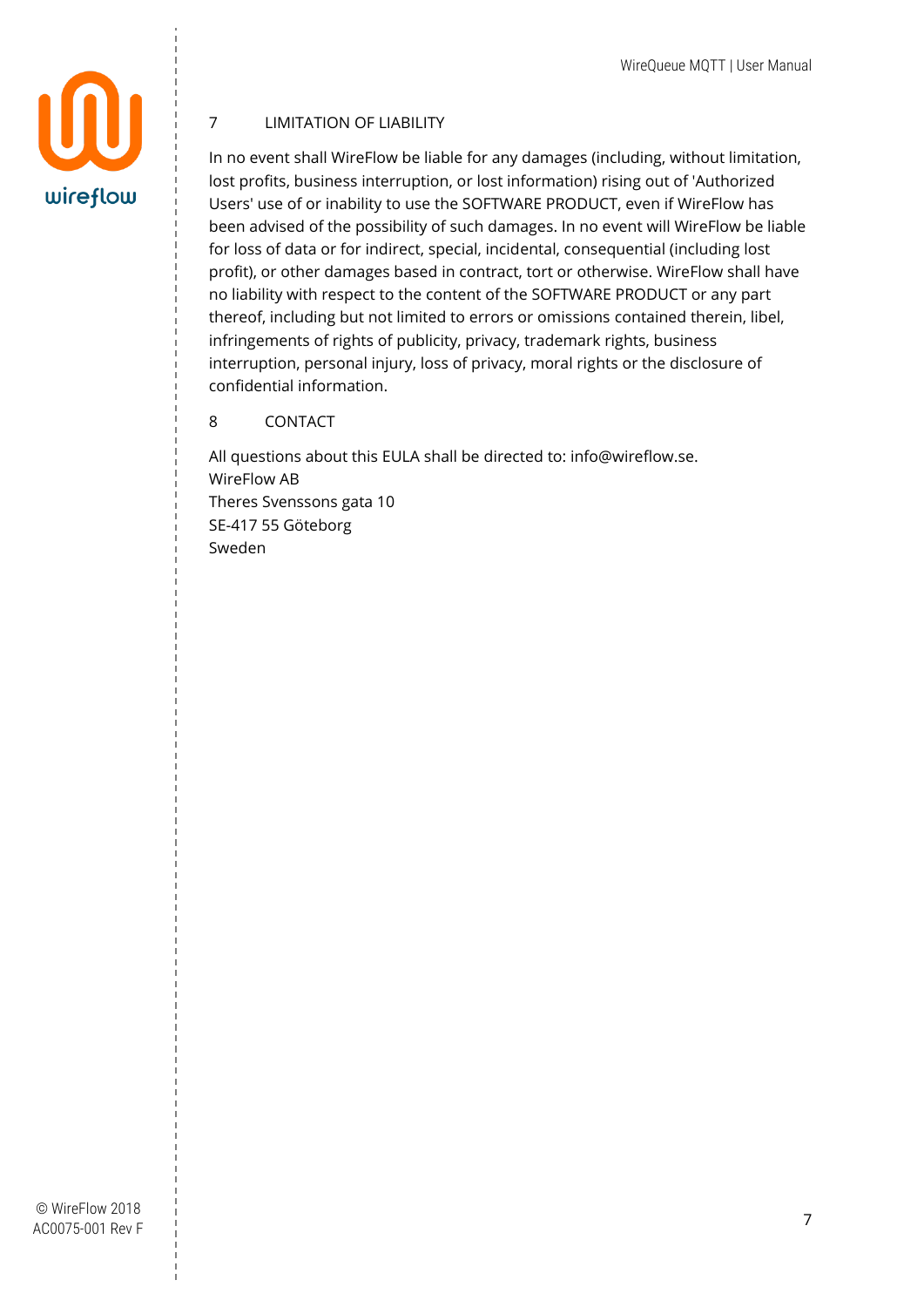

# <span id="page-8-0"></span>Pre-requisites

### <span id="page-8-1"></span>Supported Platforms

### <span id="page-8-2"></span>Hardware

The LabVIEW API is running on Windows and LabVIEW RT targets with at least 128MB RAM.

### <span id="page-8-3"></span>Required software

The software runs on LabVIEW 2013 and higher, and requires the NI-HTTPS libraries with SSL support to be installed. All shared libraries shall be included in each build, if not, please see the chapter "[Missing libraries](#page-30-0)" for detailed information on how to resolve missing shared libraries.

The software is installed with VI Package Manager version 2014 or higher.

The WireQueue specific examples are using the WireQueue\_API, and connect to the wirequeue.com testing broker using demo credentials.

### <span id="page-8-4"></span>WireFlow dongle support

In order to extend the functionality of WireQueue by using the WireFlow dongles for more secure messaging the National Instruments VISA drivers (including USB passport) has to be installed.

### <span id="page-8-5"></span>RealTime targets

In order to run the software on the LabVIEW RT targets, please use MAX to make sure the NI HTTP with SSL support libraries are installed.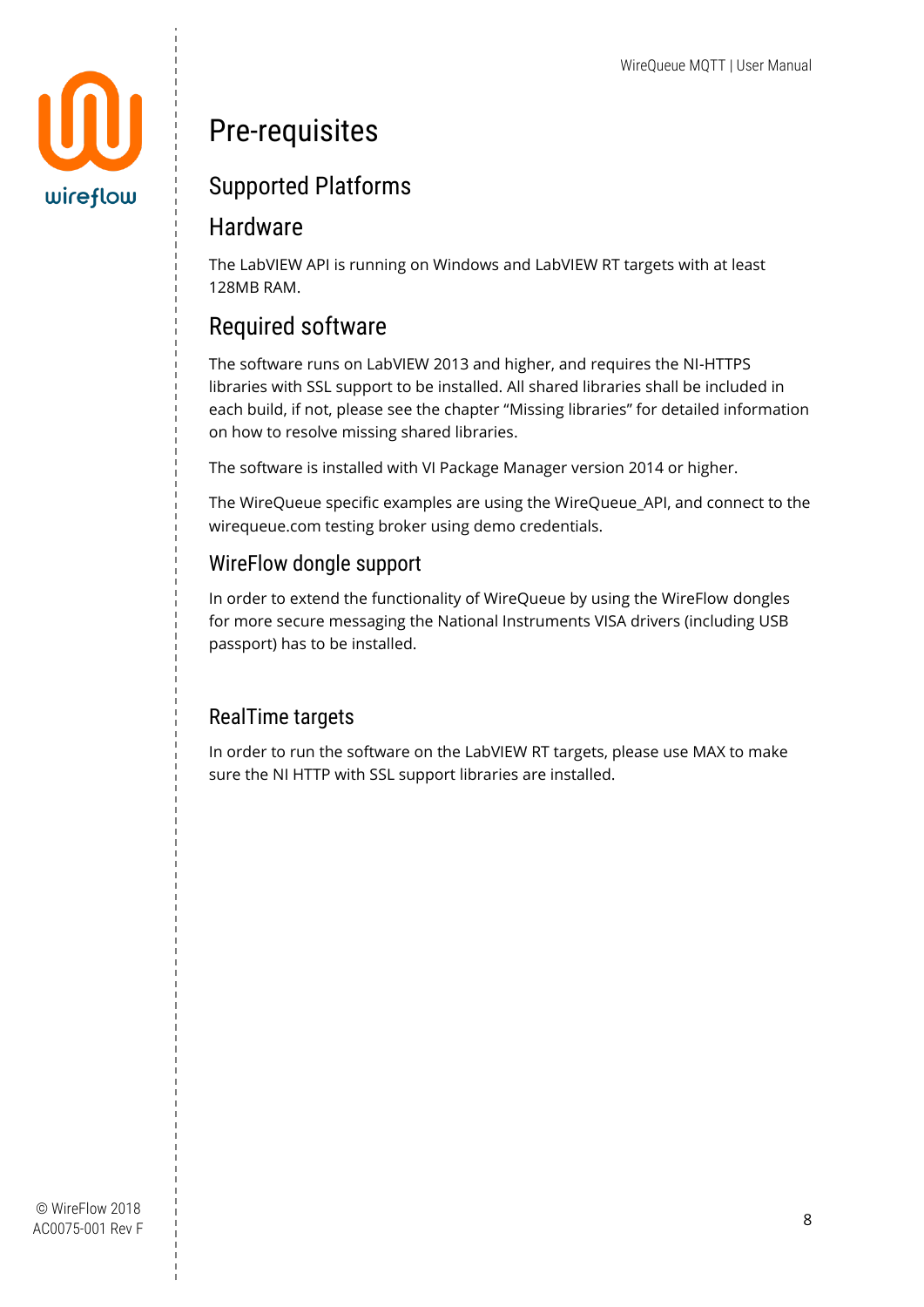

# <span id="page-9-0"></span>MQTT\_API

The MQTT\_API enables communication with a MQTT server either using standard TCP/IP or via TLS encrypted communication using OpenSSL. The driver starts a background process that listens on incoming topic updates from the MQTT server, and also handles the reconnections in the background. In the case of reconnect, the background process also handles re-subscription of topics

All received- and all published topics are saved to a local database (using Variant attributes), giving access to topics throughout the application. Each topic stored in the database is time-stamped, with the local time, when received or when published.

The background process also allows a third party implementation to filter and process topics before they are added to the local database.

### <span id="page-9-1"></span>General

The general API methods handle connections and configurations of the MQTT session, including the OpenSSL paths and certificates

### <span id="page-9-2"></span>MQTT\_ConfigureOpenSSL.vi

Configure the TCP/TLS communication, in terms of the OpenSSL paths to be used.

If this VI is not run before the MQTT connection is initialized, the connection will use the default paths for OpenSSL.

#### **NOTE: this VI must be placed before the MQTT connection is initialized**



### <span id="page-9-3"></span>MQTT\_ConfigureEvents.vi

This method configures and creates the Message events and/or message queues to be used in the system.

By default the system only uses the internal data storage to read subscribed Topics, this means that only the latest values can be read and that the application will be polling instead of event driven.

There are three types of event driven mechanisms that can be used in the system

- Topic UserEvents = Enable this to use UserEvents to receive and handle topics in an event structure.
- MQTT UserEvents = Enable this to use UserEvents to receive and handle MQTT messages (not PUBLISH) in an event structure, e.g. to perform actions at connection etc.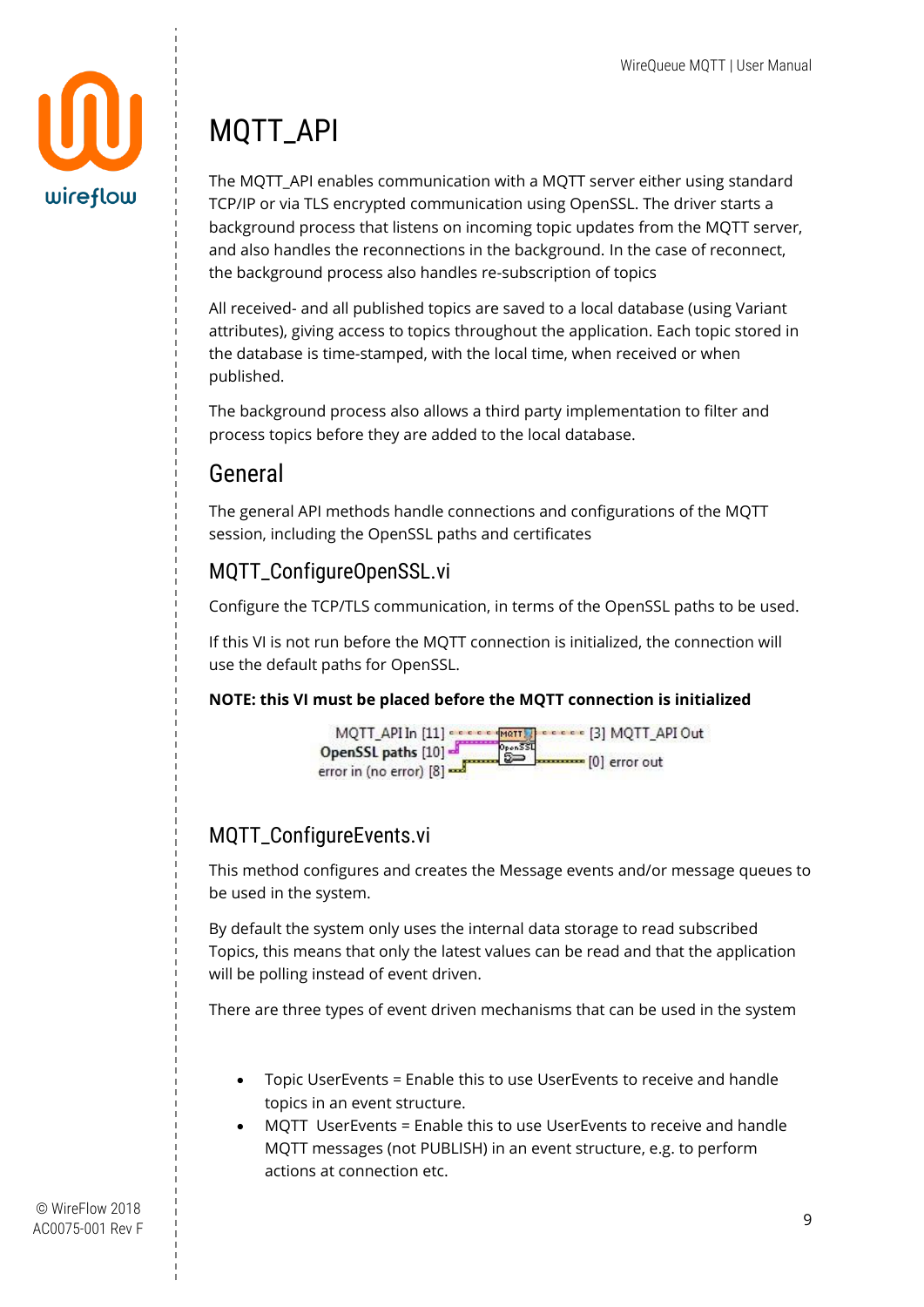• Topic MsgQueue = Enable this to use a LabVIEW queue to receive topics with the MQTT\_WaitForNext method

In order to use the UserEvents, first get UserEvent refs with the MOTT\_GetMessageEventRefs method then register for the events and read them in an event structure.

#### **NOTE: this VI must be placed before the MQTT connection is initialized.**



### <span id="page-10-0"></span>MQTT\_ConfigureTopicSize.vi

This method configures the maximum size of publish and subscribe messages. If a call to the publish method exceeds the Max publish size and error is generated. If a message of size greater than Max subscribe size is received, it is silently dropped.

**NOTE: this VI must be placed before the MQTT\_Init.vi is called NOTE2: If size is set to a negative number the default size will be used NOTE3: the total receive buffer is set to 10 times the size of the Max subscribe size or 5M, whatever is greater**



### <span id="page-10-1"></span>MQTT\_Init.vi

Initializes a MQTT session using the specified configuration parameters.

The CONNECT flags "User name", "Password" and "Will flag" is automatically handled when the corresponding text fields are specified.

- Client ID = a unique identifier for the current application.
- Connection Details
	- server address = web address of the server
	- server port = port of the MQTT server
	- User name = account name for the connection
	- password = password for the connection
	- Keep Alive time = time from last message from the server until a PING message is sent. If no response is received within 2 \* Keep alive time the connection is closed.
	- $reconnect$  period = if communication is disconnected, the background process will automatically try to reconnect at this interval
- Communication setup

wireflow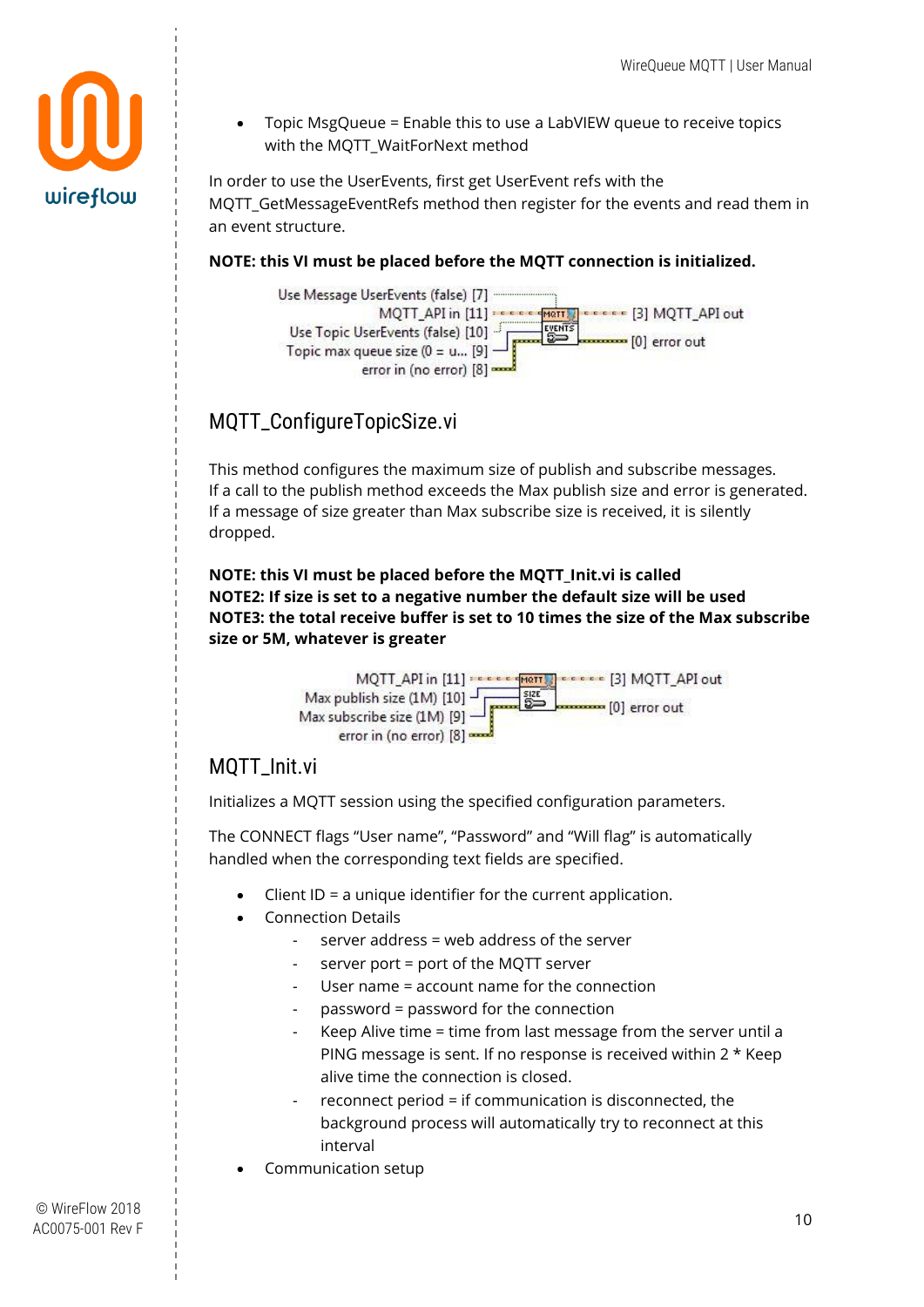

- Communication type = specifies if we should use TCP or TCP/TLS (recommended!)
- TLS level = specifies at which level the TLS certificate should be validated:
	- Full check (recommended)
	- allow valid certificate with wrong server name
	- allow any self signed certificate.
- TCP\_NO-DELAY = If True the Nagle algorithm is disabled, and small packets are not buffered, but sent immediately.
- Connect Flags = defines the MQTT connection flags, i.e. what parts is active in the connect message
	- Will Retain
	- Will QoS
	- Clean Session
- Last Will = defines a topic/value that will be set if the client is disconnected incorrectly, e.g. in the case of network failure.
	- topic
	- value
- Start BG process = indicates if the background process should be started, if set to FALSE, make sure to start the process using the MQTT\_StartBackgroundProcess method



### <span id="page-11-0"></span>MQTT\_StartBackgroundProcess.vi

Starts the MQTT background process unless started at the init session.

This can be used to create advanced applications that should act on received MQTT messages, e.g. CONNACK etc. See the WireQueue API [Init.vi](#page-19-2) method for an example



### <span id="page-11-1"></span>MQTT\_Clear.vi

Clears the MQTT session, and disconnects from the server gracefully.

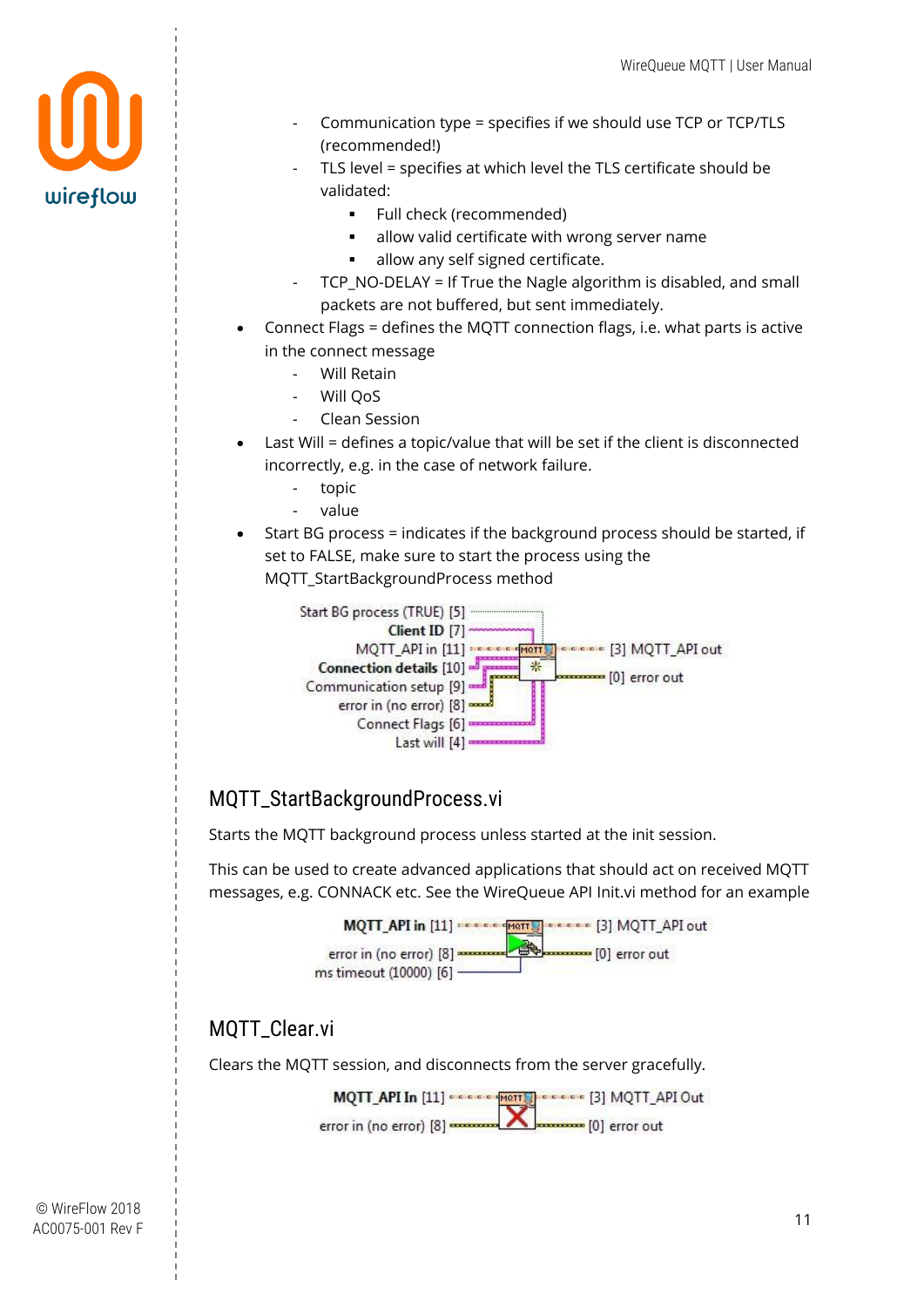

### <span id="page-12-0"></span>MQTT\_GetStatus.vi

Returns the status of the background process, and optionally also returns the last 100 errors in the BG process.

- Unknown = the BG process is in an unknown state (should only be reported at startup or exit)
- Idle = connection has been lost, waiting to reconnect
- Connecting = connect sequence has been initiated, waiting for server to respond
- Connected = the background process is sucessfully connected to the MQTT server.

#### **NOTE. if ms timeout is set to a value greater than 0 the method will wait for an updated status message.**



### <span id="page-12-1"></span>MQTT\_GetSessionStatus.vi

Returns the status of the current session, i.e. if the session is valid and the ClientID used to intialize.



### <span id="page-12-2"></span>MQTT\_UpdateConnectionCredentials.vi

Updates the "User name" and "Password" used at MQTT Connect.

This can be used to update a time limited token so that the background process can correctly reconnect to the broker.



### <span id="page-12-3"></span>MQTT\_ForceReconnect.vi

Forces a reconnection to the broker by closing the network connection to the broker.

Optionally sends a DISCONNECT message to the broker to signal that this is an intended shutdown.

> MQTT\_API in [11] : CELE SMOTT CELECE [3] MQTT\_API out Send DISCONNECT? (FALSE) [10] RE-ONN. [0] error out error in (no error) [8]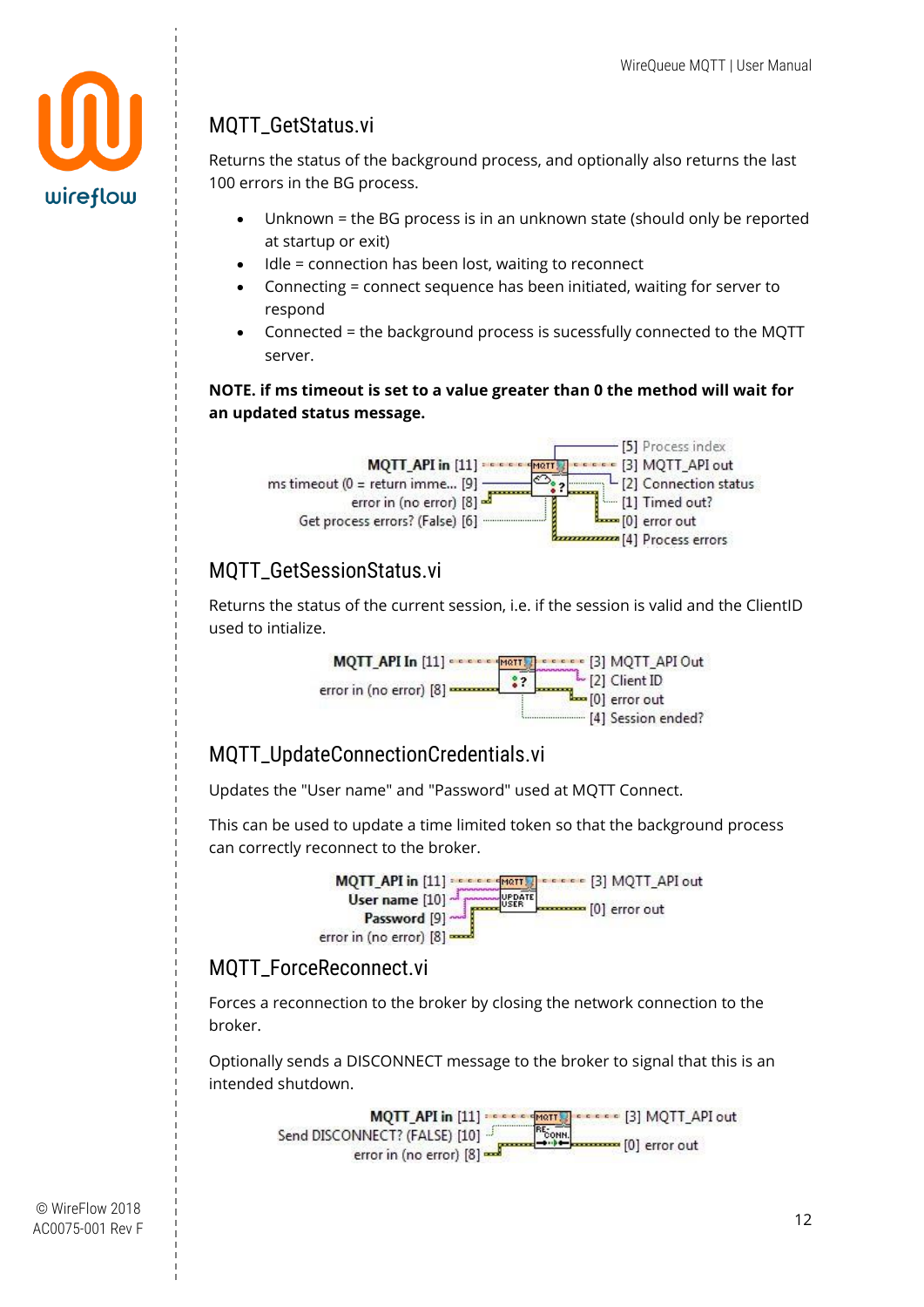

### <span id="page-13-0"></span>Server override methods

This group of methods can be overridden to implement low level filtering of topics as they arrive from the MQTT broker.

### <span id="page-13-1"></span>MQTT\_CheckReceivedMessage.vi

Allows the implementation to filter on incoming messages before they are added to internal lookups or message queues, e.g. remove topics over a certain size.

- $\bullet$  Topic in = name of the received topic
- $\bullet$  Value in = value of the received topic
- Topic out = name of the topic to be used in the system
	- o This can for example be the topic name stripped of a MAC
- Value out = value of the topic to be used in the system
	- o Can for example be a decrypted string
- Add to message event queue
	- o If TRUE the Topic/Value outputs will be added to the message queue
- Add to message lookup
	- o If TRUE the Topic/Value outputs will be added to the message lookup

#### **This VI can be overridden by a child class to expand filtering, stop use of message queue handling or lookup etc.**

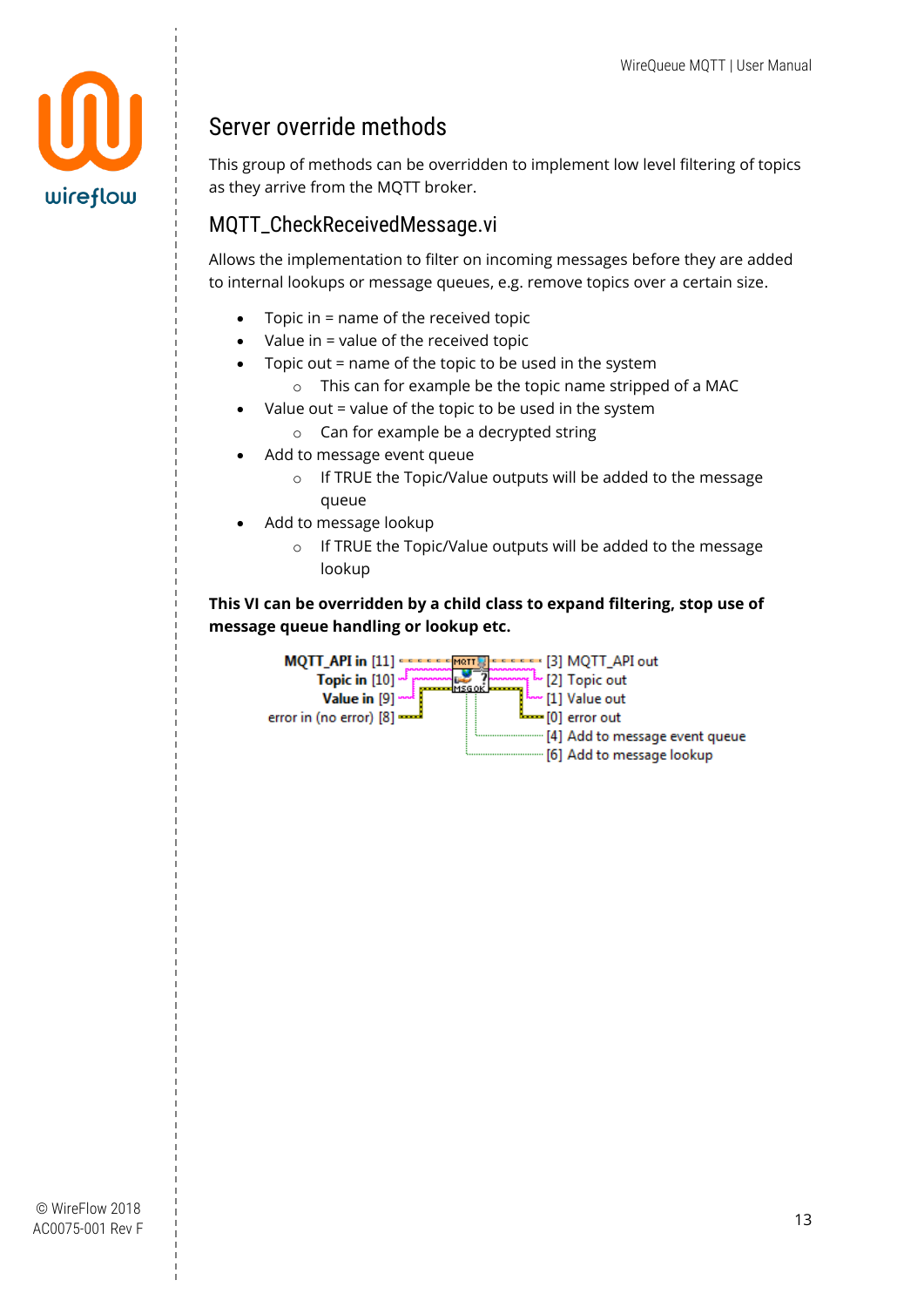

### <span id="page-14-0"></span>Local topic access

This group of API methods handles the topic access in the local database.

#### <span id="page-14-1"></span>MQTT\_ListTopics.vi

Return a list of all received or published topics in the local lookup that match a specific topic filter.

Filter is given in the LV match-pattern notation or in MQTT filter notation (experimental).



### <span id="page-14-2"></span>MOTT\_ReadTopic.vi

Reads a local copy of a MQTT topic.

- Topic name = name of the topic to be read
- Error if not found= if TRUE and the topic is not found an error with code 6507 will be returned.
- Value = the value returned for the specified topic
- Found? = if False the specified topic was not found
- Timestamp = timestamp when the topic was received by the back ground process

A Topic is built as a number of segments separated by '/', e.g. Device/Subsystem/TopicName



### <span id="page-14-3"></span>MQTT\_ClearLocalTopics.vi

Remove the named topics from the local database, e.g. if a remote device has been removed.

If filter is empty string all topics are removed, otherwise filter is given in the LV matchpattern notation or in MQTT filter notation (experimental).

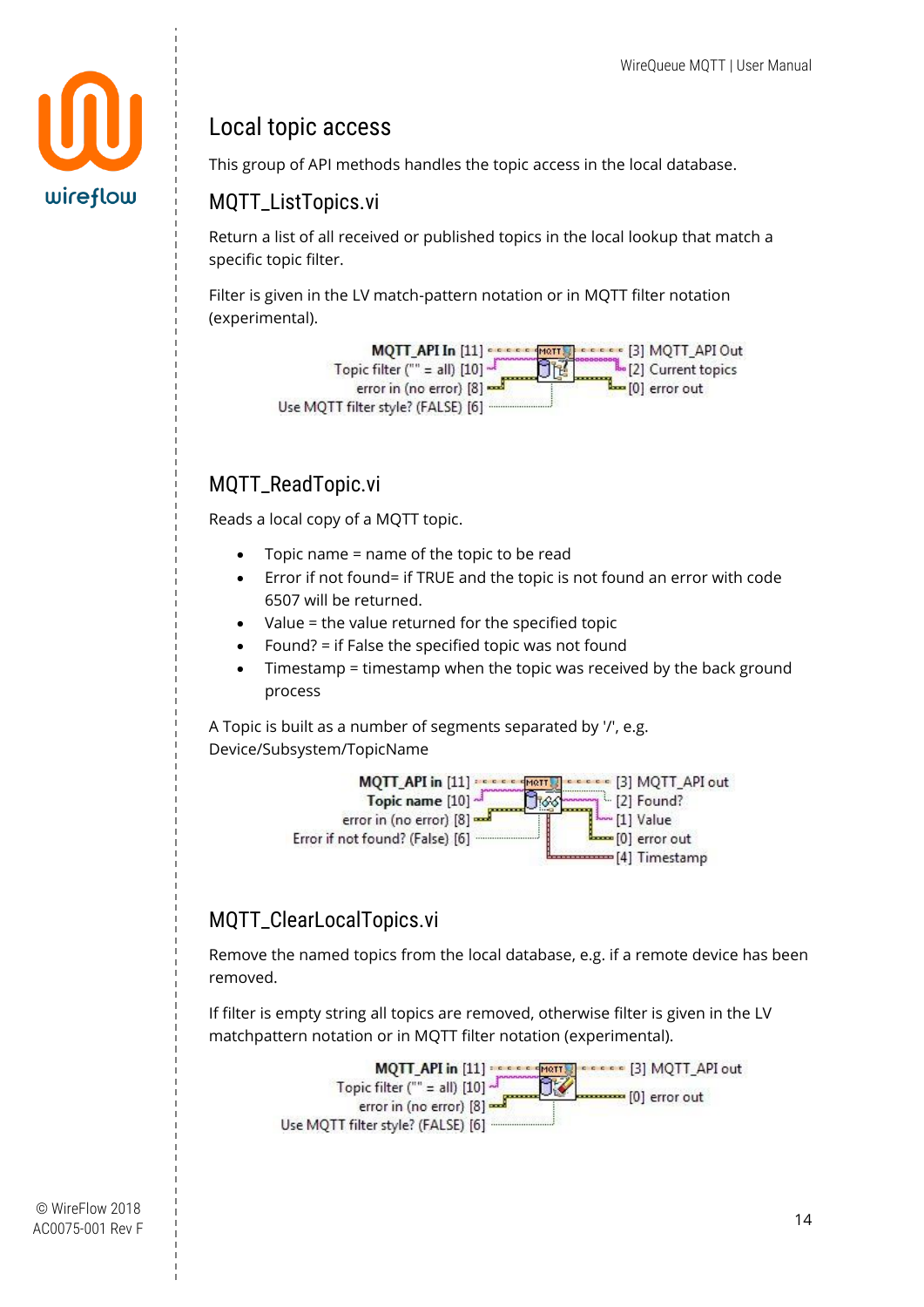

### <span id="page-15-0"></span>Server access methods

To use MQTT a central broker is needed, and this group of access methods deals with the communication between the broker and this client.

### <span id="page-15-1"></span>MOTT\_Subscribe.vi

Start subscribing on a number of topics, using the specified QoS. To subscribe to topics with different QoS, call this VI multiple times with different settings.

- QoS = specifies the MQTT quality of service to be used with this subscription
- Topic Filters = Each element in the input array defines one subscription topic, with or without wildcards.

#### **Note.**

- **1. Topics are case sensitive, e.g. Main/MyTopic and main/mytopic is two different topics**
- **2. Use '+' as a single level wildcard, e.g. the filter Main/+/Status, matches any topic starting with Main and ending with Status**
- **3. Use '#' to match any subtopic, e.g. the filter Main/Subsystem1/# matches all topics under the SubSystem Topic.**



#### <span id="page-15-2"></span>MQTT\_Unsubscribe.vi

Unsubscribes from the specified MQTT topic filters. The topic filter must exactly match the subscribed topics to be unsubscribed.

• Topic Filters = Each element in the input array defines one subscription topic, with or without wildcards.

#### **Note.**

- **1. Topics are case sensitive, e.g. Main/MyTopic and main/mytopic is two different topics**
- **2. Use '+' as a single level wildcard, e.g. the filter Main/+/Status, matches any topic starting with Main and ending with Status**
- **3. Use '#' to match any subtopic, e.g. the filter Main/Subsystem1/# matches all topics under the SubSystem Topic.**

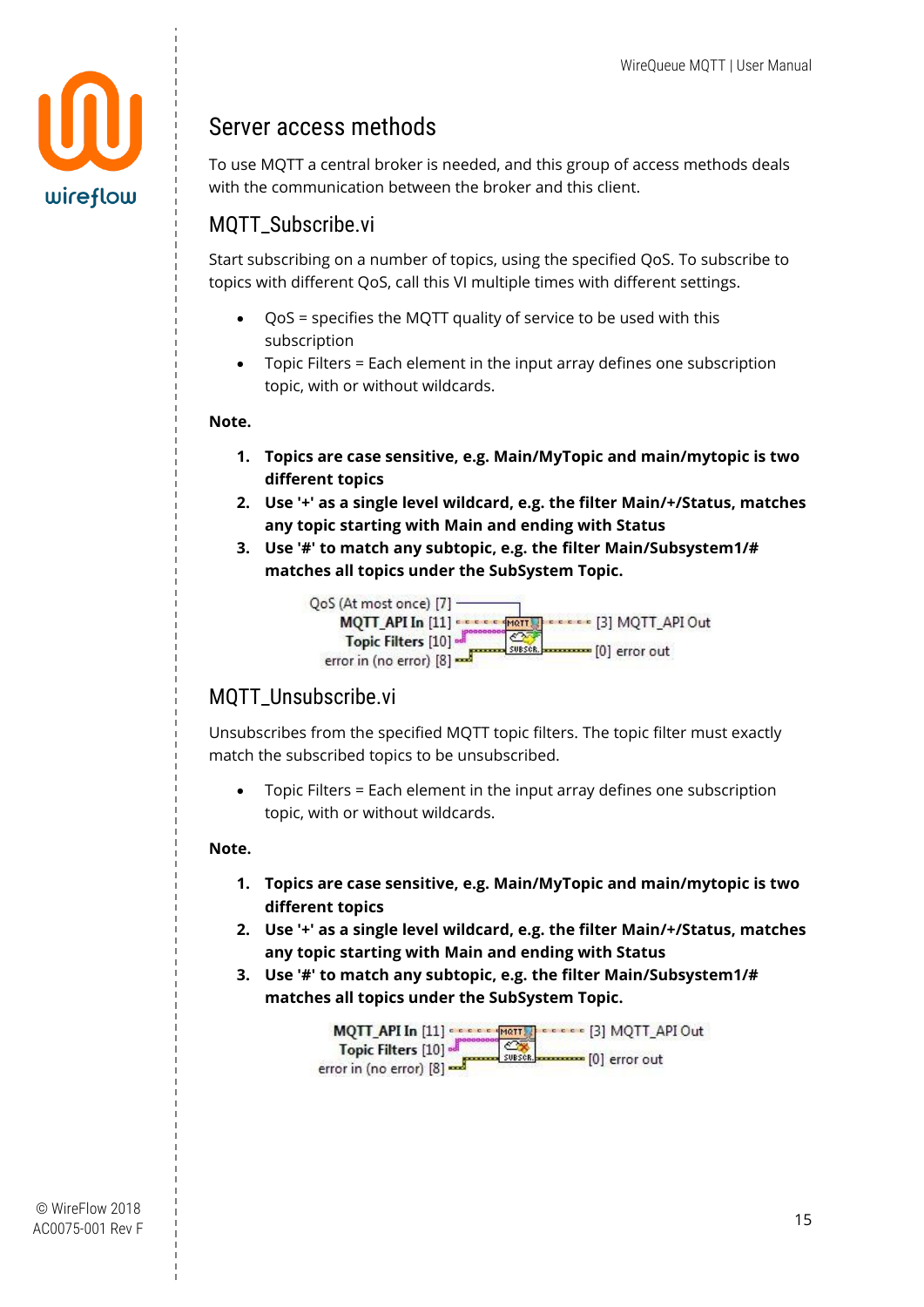

### <span id="page-16-0"></span>MQTT\_Publish.vi

Publish a topic to the MQTT server with specified QoS and retain settings.

- QoS = The MQTT quality of service to be used with this publish topic
- Retain = If True the server will store a copy of the last message on the server
- $\bullet$  Topic name = name of the topic to update
- Value = value of the topic

**Note 1. To remove a retained message from the server, publish the topic with empty string value, and with Retain=True**

#### **Note 2. A Topic is built as a number of segments separated by '/', e.g.**

#### **Device/Subsystem/TopicName**



### <span id="page-16-1"></span>MOTT\_WaitForNext.vi

Returns the next received topic from the MQTT server.

- Next Topic
	- $\circ$  Time Stamp = time when the background process received the message
	- $\circ$  Topic = name of the topic sent from the broker
	- $\circ$  Value = value of the topic
- Timeout? = True if no message was found in the queue

**Note. The queue is limited in size (set by MQTT\_ConfigureEvents) to prevent out of memory issues.**

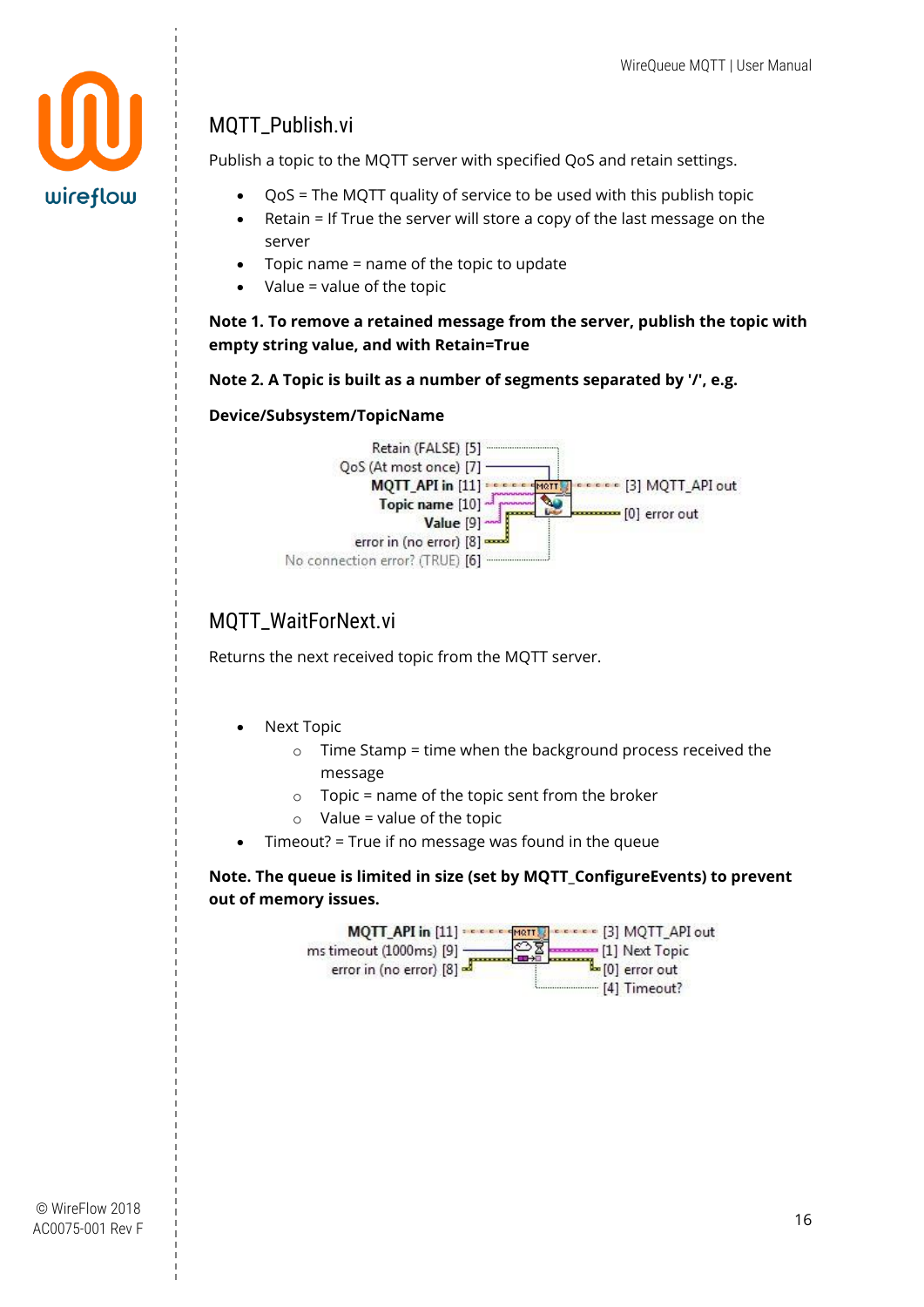### <span id="page-17-0"></span>MQTT\_GetMessageEventRefs

Returns UserEvent refs that can be used to create event driven applications.

- MQTT Event refs
	- o Message events = All message types, except PUBLISH, are sent in this UserEvent together with their raw payload. E.g. CONNACK, PINGRESP etc.
	- o Topic Events = All received PUBLISH messages will be decoded into Topic/Value pairs and sent into this User event

NOTE. To use these references one has to register for the events, and use an Event structure to receive the data. The events must also be activated in the MQTT\_ConfigureEvents method.



### <span id="page-17-1"></span>Helper functions

### <span id="page-17-2"></span>ArrayBuildTopic.vi

Combines topic segments into one topic, i.e. if the base topic is <br/>base>, and the topic elements are <subA>, <subB>and <subC> the resulting topic will be <base>/<subA>/<subB>/<subC>



#### <span id="page-17-3"></span>BuildTopic.vi

Adds the subtopic to the base topic to create the resulting topic.

actual topic = base topic/topic

base topic  $[10]$ ~ [2] actual topic

### <span id="page-17-4"></span>CheckSimpleTopic.vi

Checks if the topic is a single element topic, i.e. it only has one segment



### <span id="page-17-5"></span>StripTopic.vi

Strips the first element from the input topic, and returns the first element as base topic, and the rest as rest topic.



wireflow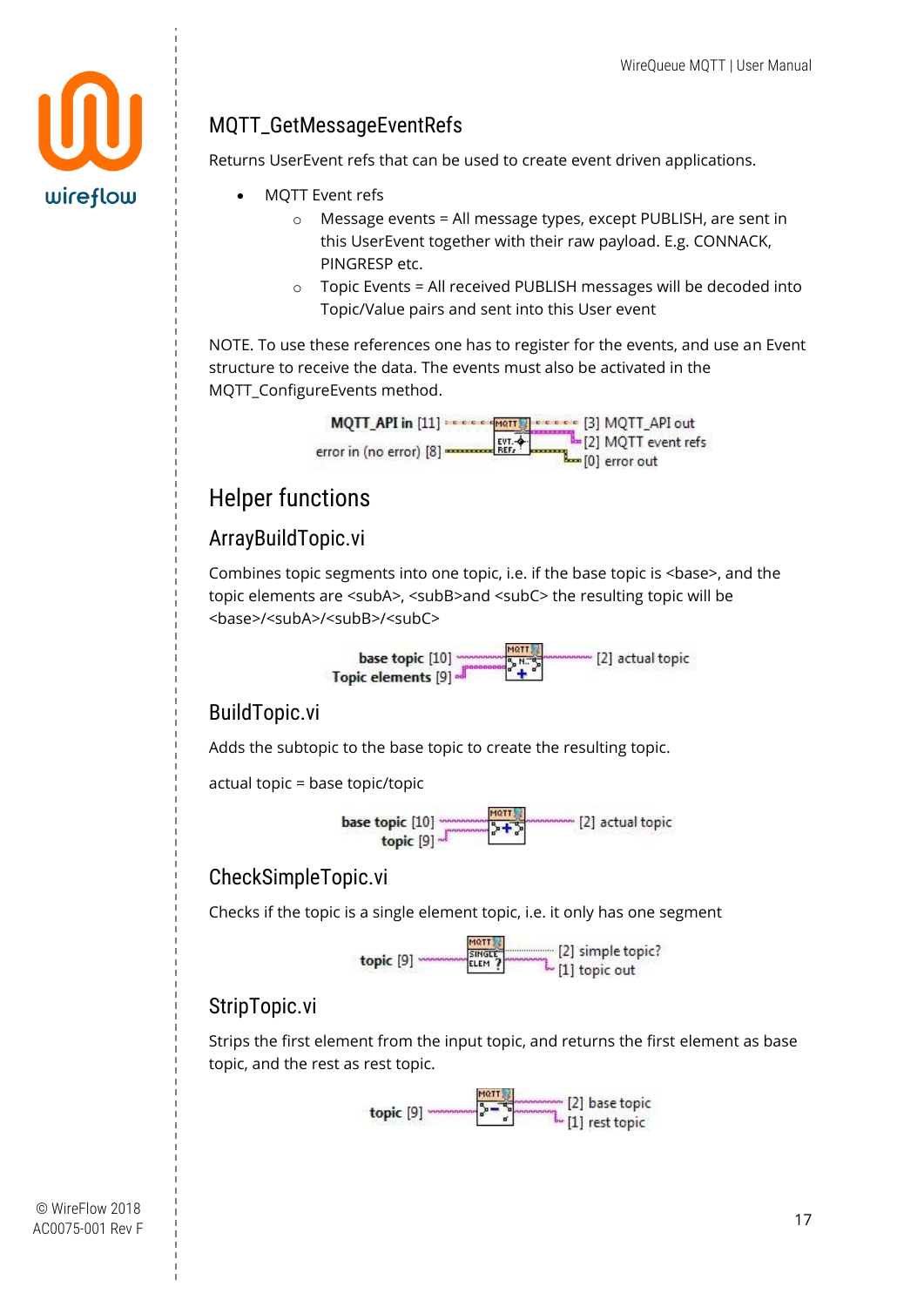

### <span id="page-18-0"></span>CreateMatchPatternFromTopicFilter.vi

Converts a MQTT topic filter into LabVIEW matchpattern format.

Use this to create LabVIEW matchpattern to find matching topics, e.g. the MQTT filter basetopic/+/subs/# translates to ^basetopic/[~\/]+/subs/.\*\$

> MQTT **.** Topic filter [10] -~ [2] LabVIEW matchpattern CONVERT error in (no error)  $[8]$   $-$ = [0] error out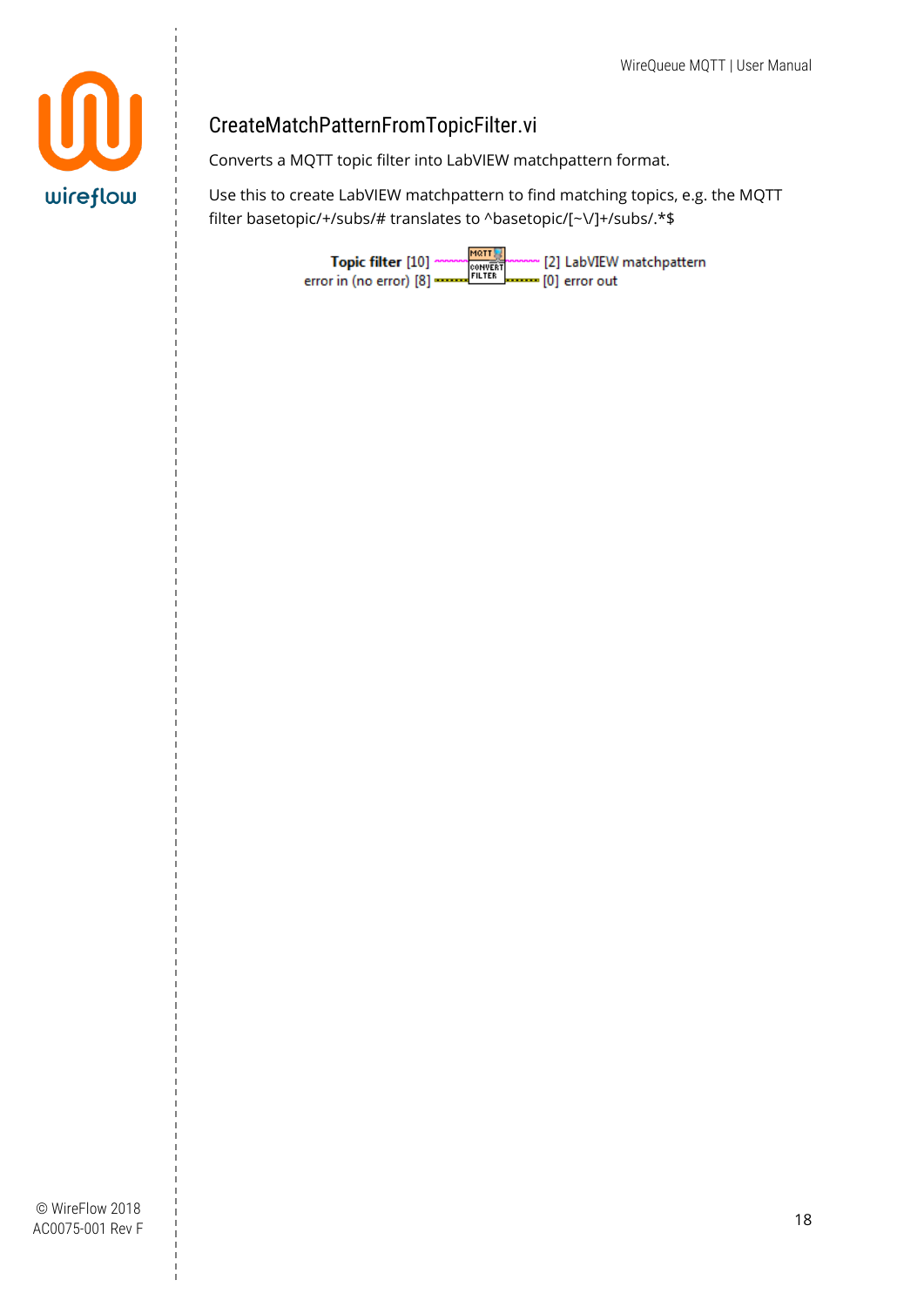

# <span id="page-19-0"></span>WireQueue API

The WireQueue API is an extension to the MQTT API to demonstrate how the WireFlow MQTT driver can be expanded to be more advanced.

WireQueue defines a specific set of MQTT Topics to be used as base topics.

- Message
	- o Standard messaging between the client and the WireQueue broker
- Alarm
	- o Specific Base-topic to handle Alarms
- Error
	- o Specific Base-topic to handle Errors
- **Security** 
	- o Specific Base-topic to transfer messages that are signed by the WireFlow Security dongles for extra security.

This API consists of a number of VIs that allows the user to publish messages to other clients, as well as subscribing on messages from remote clients. Subscription is handled automatically when clients connect to the server, and is determined by the Access Control List.

For additional security it is possible to publish a message to a remote client with a message authentication code (MAC) added using the WireFlow dongles, this means that critical messages can be protected so that only clients with the correct dongle can write messages (e.g. security features of an application, restarting etc.). The actual value in the dongle doesn't have to be known, as long as it is the same in the dongles at each end of the communication.

The LabVIEW driver is running over TCP using TLS to secure the authentication and communication.

### <span id="page-19-1"></span>General

The general API methods allow a user to connect, disconnect and check status of the communication.



**Figure 1. General API methods**

#### <span id="page-19-2"></span>Init.vi

Initializes the buffers and references needed for the WireQueue session, also starts the BG process that does all the actual network communication.

- Client ID = Unique identifier for the current machine/session
- Connection details.server instance = the name of the instance of the WireQueue server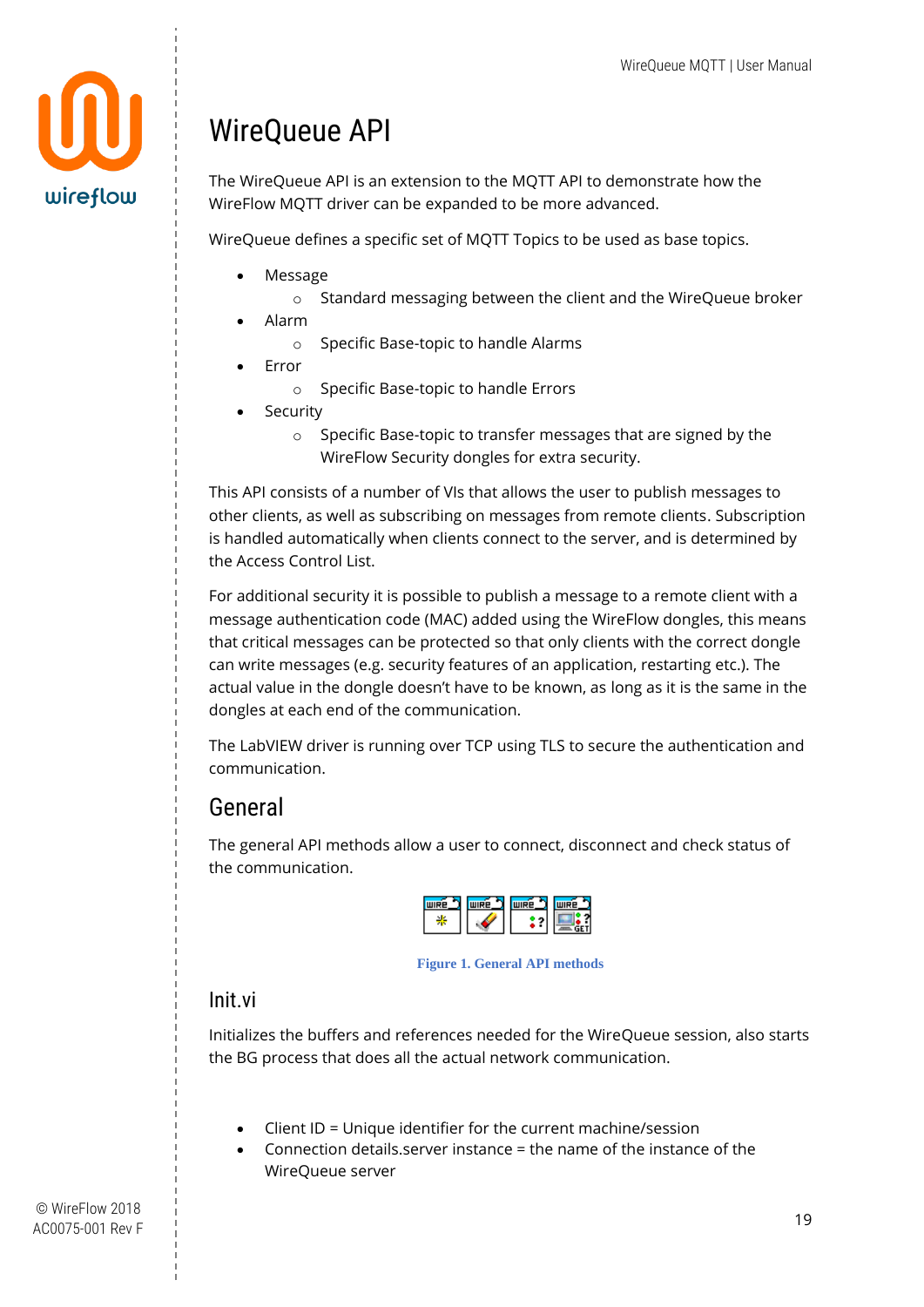

- Connection details.server port = TCP port that is used by the server
- Connection details.User name = user name to authenticate with the server
- Connection details.password = password for the specified user
- Connection details.keep Alive time = time from last message from the server until a PING message is sent. If no response is received within 2 \* Keep alive time the connection is closed.
- Connection details.reconnect period = if communication is disconnected, the background process will automatically try to reconnect at this interval
- safety config.WF dongle reference = NI-VISA reference specifying the WireFlow dongle used for safety messaging
- safety config. Key ID = the dongle Key to be used when authenticating a safety message

#### **NOTE: The Client ID has to be unique in the system. If two Clients use the same ID they will start kicking each other out at each reconnect.**



### <span id="page-20-0"></span>Clear.vi

Stops all processes and clears all buffers and references created in the session.

Optionally clears WireQueue Alarm and Error topics.



#### <span id="page-20-1"></span>GetStatus.vi

Returns the current status of the system:

- Connection status = the current state of the background process
- process index = the number of iterations that the BG process has taken
- reported errors = last 100 reported error from the BG process
- return errors? = if true the last 100 process errors are returned

#### **NOTE: Returning errors automatically flush the error queue.**

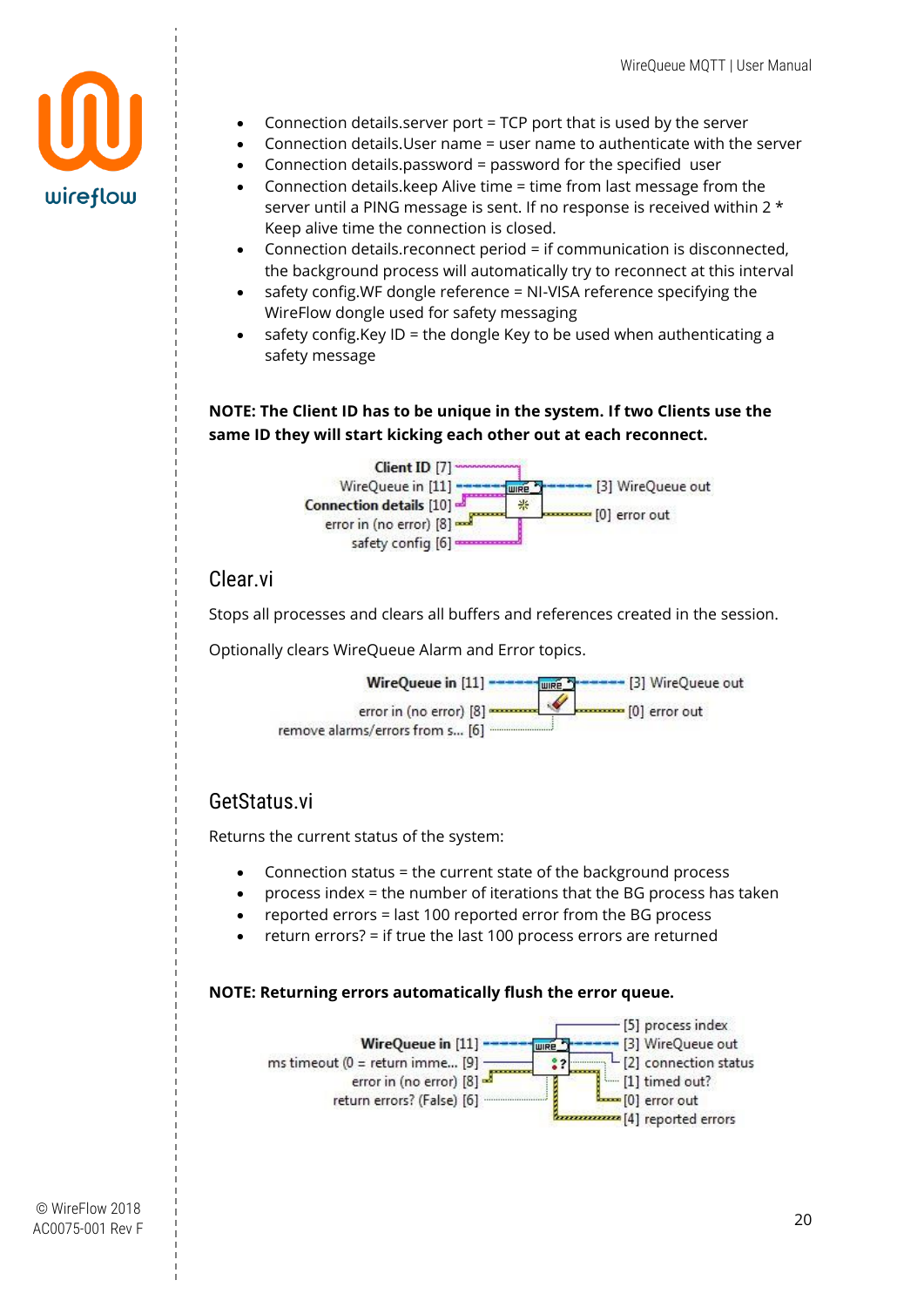

### <span id="page-21-0"></span>Client\_GetStatus.vi

Reads the connection status for a named client.

- ClientID = remote client ID that posted connection status
- Connection status = indicates the last known status of the remote client.
- last update = timestamp when the background process received the status message

**NOTE: When connection status is "Link Lost" the client exited abnormally, i.e. didn't close correctly.**



### <span id="page-21-1"></span>MQTT\_CheckReceivedMessage.vi

This VI overrides the standard implementation and skips messages if the security MAC is not correct (i.e. the signing of the message is incorrect).

For more info see [MQTT\\_CheckReceivedMessage.vi](#page-13-1) under the MQTT\_API section

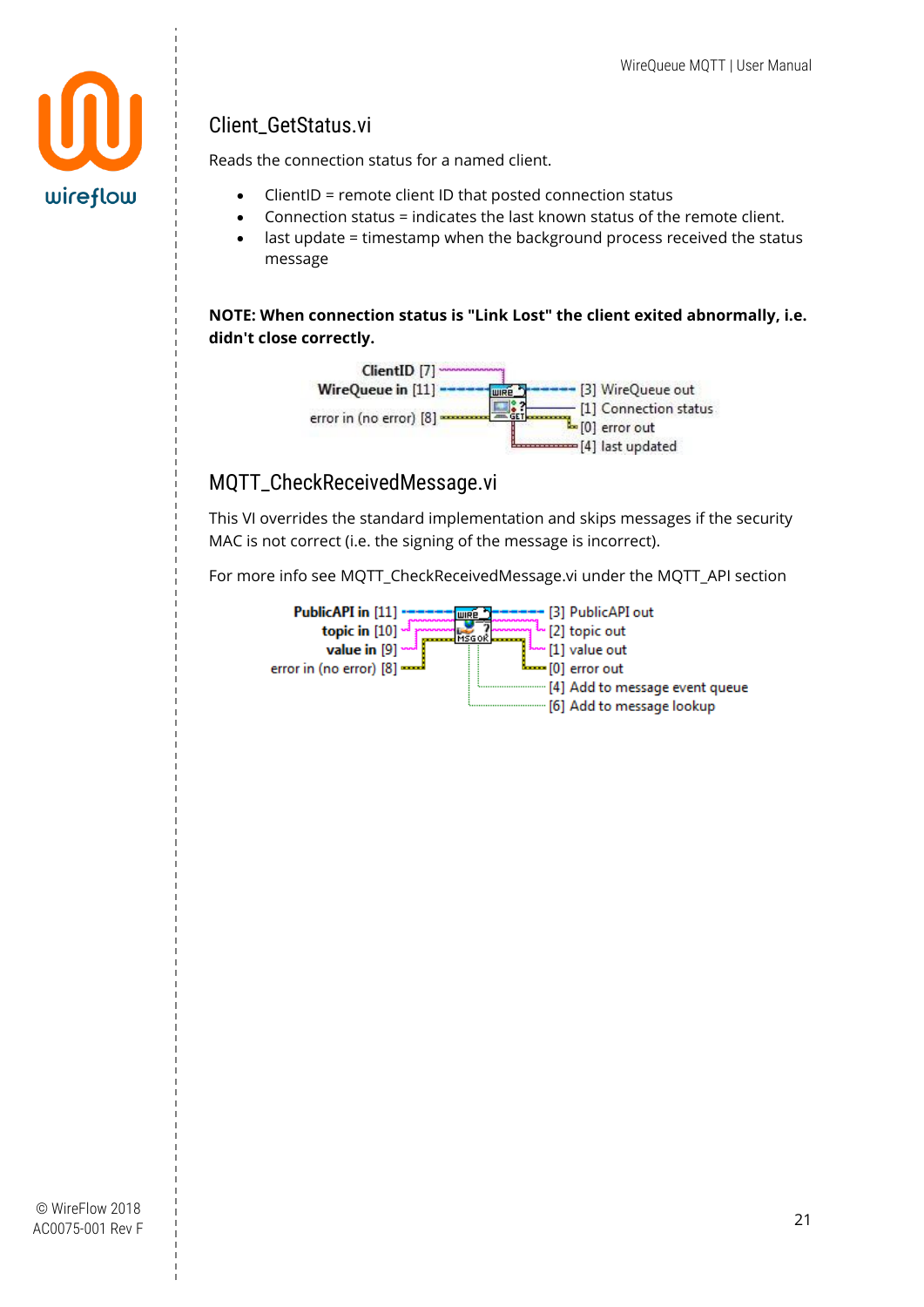

### <span id="page-22-0"></span>Topic monitoring

Topic monitoring allows monitoring without knowing the topic names in advance

|   | <b>SEA LURE J</b> | <b>Aliyyet</b> |
|---|-------------------|----------------|
| I | <b>CONTRACTOR</b> |                |
|   |                   |                |

**Figure 2. Topic monitoring methods**

### <span id="page-22-1"></span>GetNextReceivedTopic.vi

Waits and reads the next message.

- ms timeout = specifies the time to wait for a message to be available in the queue.
- Msg type = type of the returned message (Alarm, error, connection, security or normal)
- received topic data
	- $C$ lientID = the remote client that posted the message
	- $topic = name of the message.$
	- value = text posted by the remote client as the message value
- last updated = timestamp when the background process received the message.
- timed out? = True if no message was found in the queue within the specified timeout period.



### <span id="page-22-2"></span>Decode\_AlarmTopic.vi

Decodes an Alarm topic string value to an alarm info cluster.



### <span id="page-22-3"></span>Decode\_ConnectionStatusTopic.vi

Decodes a connection status topic string value to a connection status enum.



#### <span id="page-22-4"></span>Decode\_ErrorTopic.vi

Decodes an Error topic string value to an error info cluster.

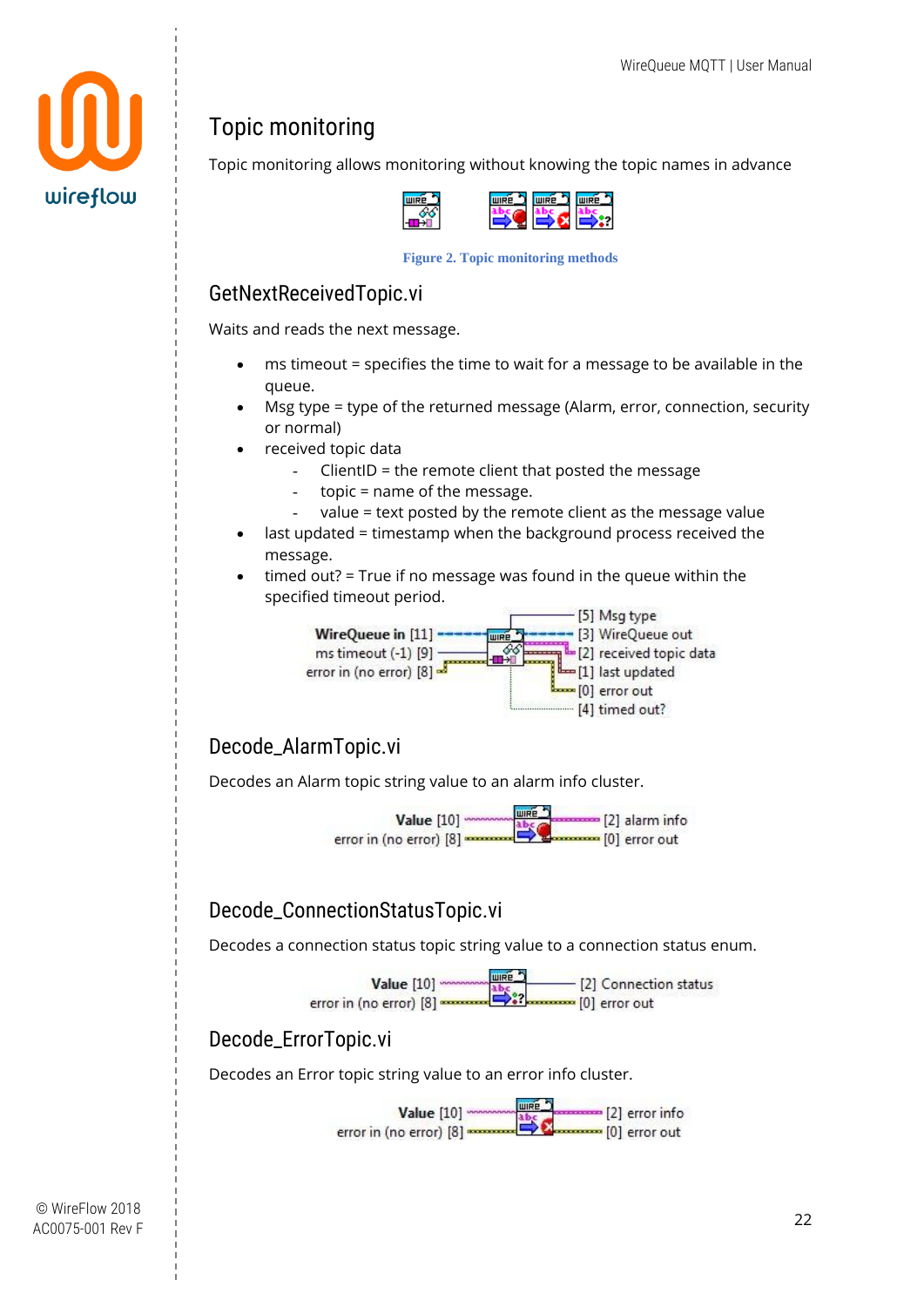

### <span id="page-23-0"></span>Normal topic access

WireQueue configures a number of topic categories (Message, Alarm and Error) and accessing these "normal" topics are done using these methods.

| ⋍ | --<br>Е<br>− |
|---|--------------|
|   | ā<br>шı      |

**Figure 3. Normal topic access methods**

### <span id="page-23-1"></span>Alarm\_Get.vi

Reads the last alarm for the specified ClientID.

- ClientID = remote client ID that posted the alarm
- alarm.descr = text posted by the remote client describing the alarm
- alarm.level = numeric value indicating the level of the alarm. The mobile app uses 0 as no alarm.
- alarm.timestamp = timestamp string from the client indicating when the message was posted in local time.
- last update = timestamp when the background process received the alarm

#### **NOTE: When level is 0 and description is empty, the alarm is resolved and removed by the remote client**



### <span id="page-23-2"></span>Alarm\_Set.vi

Publishes an alarm for the local ClientID, using the specified level and description.

Set alarm level to 0 to clear the alarm on the server (and on the mobile app).



### <span id="page-23-3"></span>Error\_Get.vi

Reads the current error for the a specified ClientID.

- ClientID = remote client ID posting the error
- error.descr = text posted by the remote client describing the error
- error.code = numeric value indicating the error code. The mobile app uses 0 as no error.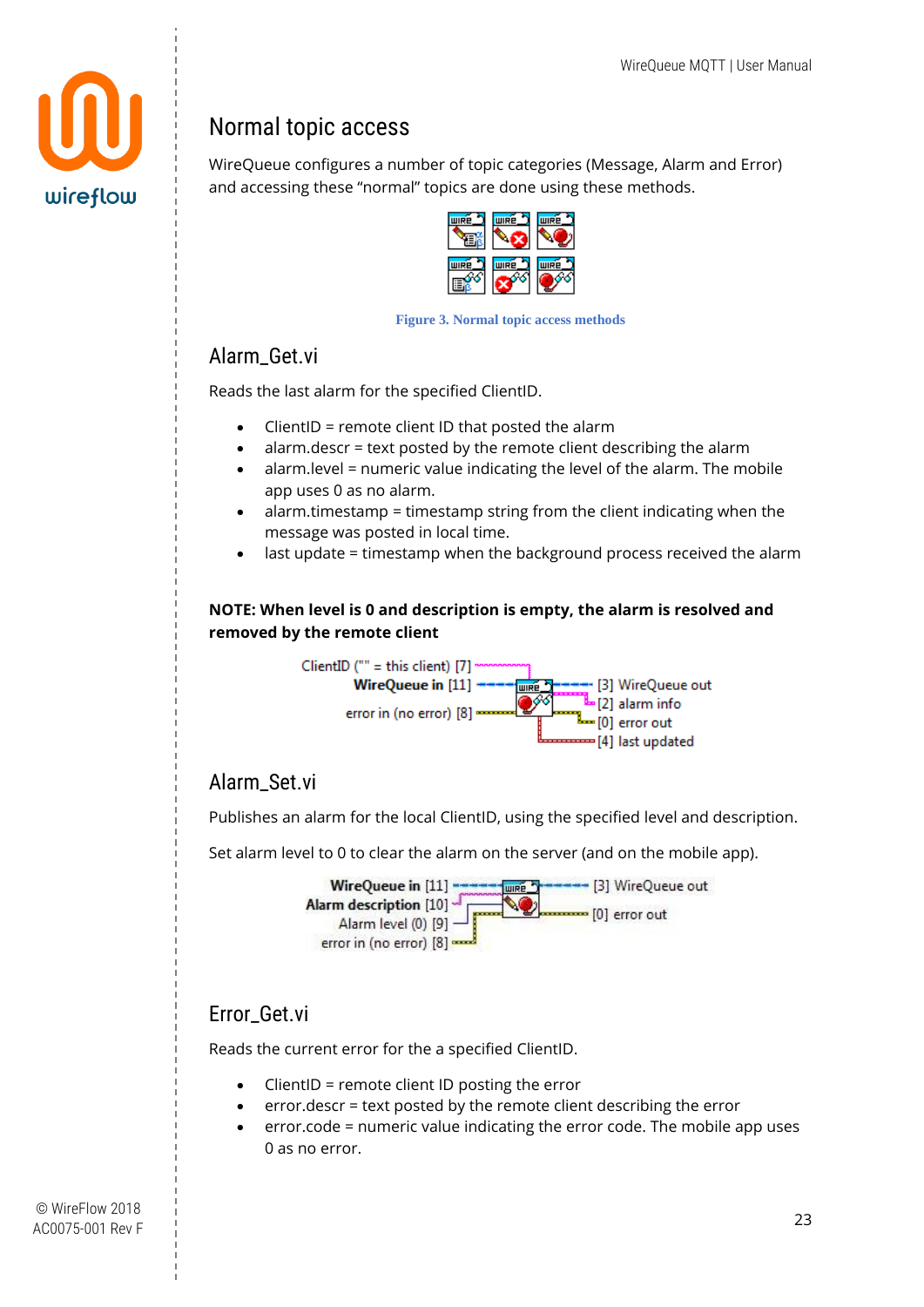

- error.timestamp = timestamp string from the client indicating when the message was posted in local time.
- last update = timestamp when the background process received the error.

#### **NOTE: When code is 0 and description is empty, the error is resolved and removed by the remote client**



### <span id="page-24-0"></span>Error\_Set.vi

Publishes an error for the local ClientID, using the specified code and description.

Send an error with code = 0 to clear the error on the server (and on the mobile app)



#### <span id="page-24-1"></span>MessageRead.vi

Reads a topic from the local lookup buffer

- topic = name of the message.
- Message lookup data
- value = text posted by the remote client as the message value
- last update = timestamp when the background process received the



#### <span id="page-24-2"></span>MessageWrite.vi

Publishes a topic to the server.

**NOTE: The topic value and name will be encoded in UTF-8 for safe transfer, but since LabVIEW doesn't support unicode this is a plain ASCII to UTF8 conversion. This means that the smart phone apps might not be able to correctly display strings containing characters outside standard ASCII (i.e. ASCII values greater than 0x7F)**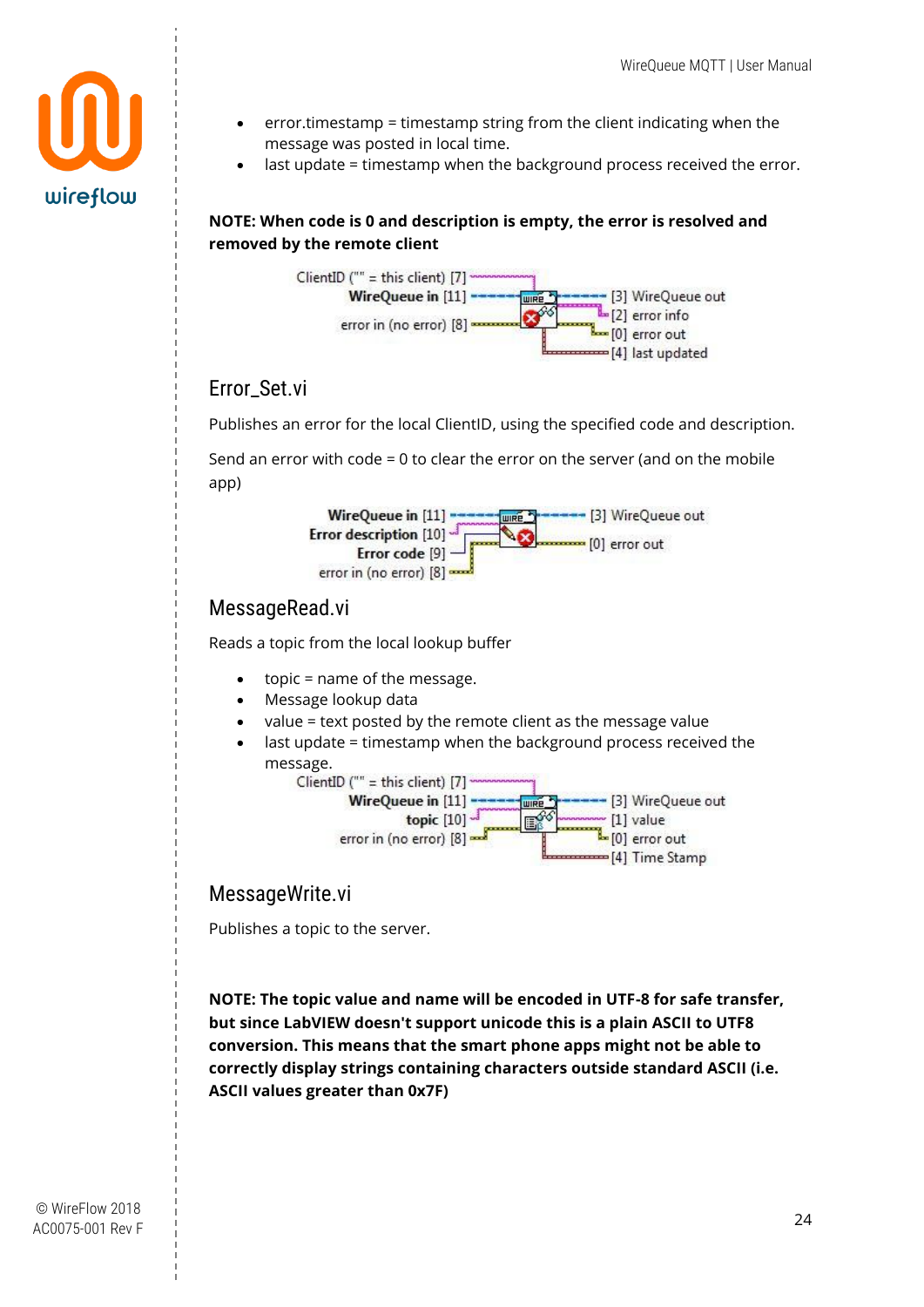



### <span id="page-25-0"></span>Security topic access

These methods handles messages that are automatically signed by the WireQueue background process, so that only correctly signed messages are accepted and read.



**Figure 4. Security topic access methods**

### <span id="page-25-1"></span>Security\_MessageRead.vi

Reads the named security message, i.e. a message signed by a security token.

- topic = name of the safety message that is to be read.
- value = text posted by a remote client as the message value
- last update = timestamp when the background process received the message

**NOTE: Only messages that are correctly signed will be available in the message queue.**



### <span id="page-25-2"></span>Security\_MessageWrite.vi

Writes a security message to the specified ClientID (i.e. a message signed by a security token), using the WireFlow dongle specified at init for authorization.

**NOTE: Requires the specified ClientID to have a matching dongle, and that it has posted a security challenge to be used to authorize the message**

**NOTE: The topic value and name will be encoded in UTF-8 for safe transfer, but since LabVIEW doesn't support unicode this is a plain ASCII to UTF8 conversion. This means that the smart phone apps might not be able to correctly display strings containing characters outside standard ASCII (i.e. ASCII values greater than 0x7F)**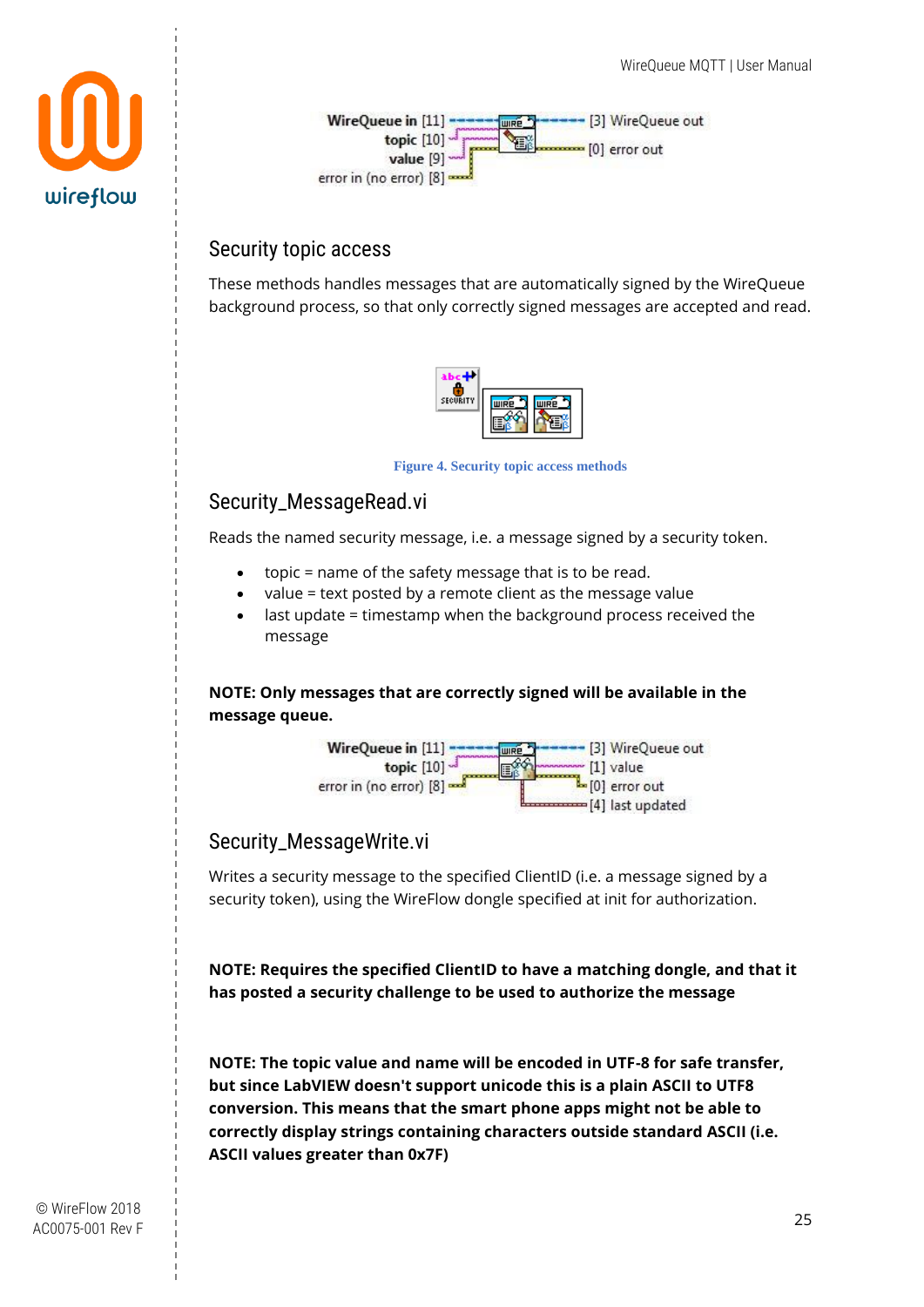



# <span id="page-26-0"></span>Quick start

Install WireQueue using VIPM (VI Package manager is free and can be downloaded at http://jki.net/vipm)

Once VIPM is installed, install WireQueue by double-clicking the item in the list of packages (enter WireQueue in the filter box for fast find)



After completion of installation of the WireQueue package go to Show Examples.

| VI JKI VIPM - WF WireOueue-MOTT   |                                                                                                                                                                                                                                                                                                                                                                    |  |
|-----------------------------------|--------------------------------------------------------------------------------------------------------------------------------------------------------------------------------------------------------------------------------------------------------------------------------------------------------------------------------------------------------------------|--|
| File Help                         |                                                                                                                                                                                                                                                                                                                                                                    |  |
| <b>Package Information</b>        | Select an action to perform on the package.                                                                                                                                                                                                                                                                                                                        |  |
| <b>每2016</b><br>Uninstall         | <b>WF WireQueue-MOTT</b><br>$\frac{1}{2}$<br><b>M011</b><br>Product Homepage<br><b>License Agreement</b>                                                                                                                                                                                                                                                           |  |
| Show in Palettes<br>Show Examples | WF WireOueue-MOTT v2.0.0.101 by WireFlow<br><b>Author: WireFlow</b><br>Copyright: Copyright (c) 2018, WireFlow<br><b>License: WireFlow SW</b><br>Compatible LabVIEW Versions: > = 2013.<br><b>Compatible OS Versions: Windows.</b>                                                                                                                                 |  |
|                                   | <b>Description:</b><br>Installation requires VIPM2014 or later.<br>This is the driver for the WireFlow WireQueue MQTT product, a lightweight system to communicate between                                                                                                                                                                                         |  |
|                                   | LabVIEW targets and other devices using MQTT with TLS support.<br>Using the Proof-of-concept WireOueue API that builds on top of the WireOueue MOTT driver it is possible to<br>sign/authorize messages using the WireFlow dongles for additional security, meaning that sensitive actions<br>can only be performed by trusted clients that has a security dongle. |  |
|                                   | <b>Release Notes:</b><br>First release with support for connection to any MOTT broker (MOTT 3.1.1).<br>The WireOueue laver is still available and is now open, and can thus work as an example to build other lavers<br>on top of WireFlow MOTT.                                                                                                                   |  |
| *Browse All Versions              | This Package depends on these other packages:                                                                                                                                                                                                                                                                                                                      |  |

**Figure 6. WireQueue information window in VIPM**

Open the MQTT\_BasicExample.vi example.

© WireFlow 2018 AC0075-001 Rev F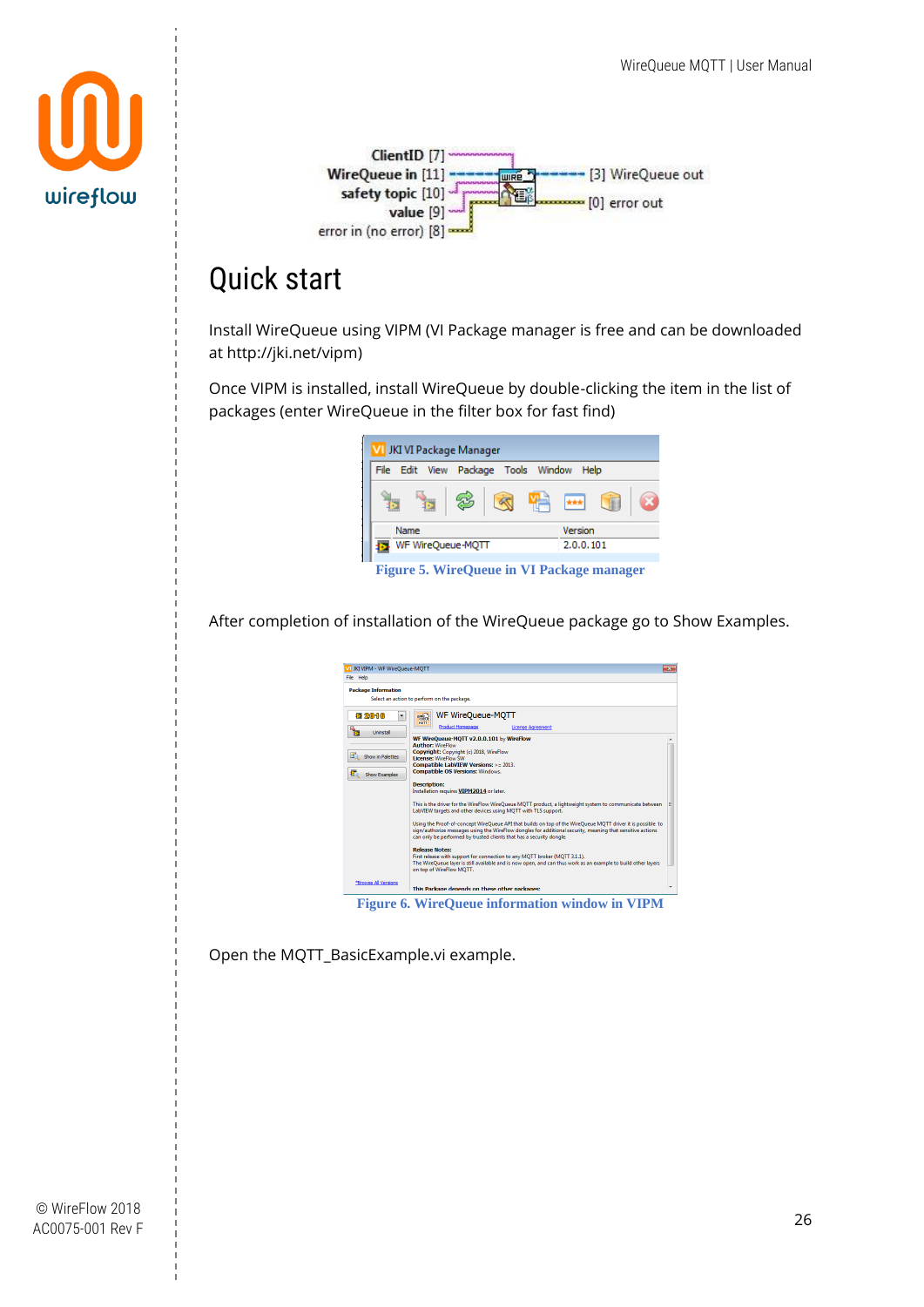

| $\Diamond \otimes \Box$                                                                                                                                                                                                                                                                                                                                                                                |                  |                                                                                                                                                     |       |               |           | MOTT<br>BASIC<br>ೌ       |
|--------------------------------------------------------------------------------------------------------------------------------------------------------------------------------------------------------------------------------------------------------------------------------------------------------------------------------------------------------------------------------------------------------|------------------|-----------------------------------------------------------------------------------------------------------------------------------------------------|-------|---------------|-----------|--------------------------|
| 1. Select a preconfigured test session or select manual to enter your own details<br>Configuration<br>test.mosquitto.org (TCP/IP)                                                                                                                                                                                                                                                                      |                  | Select a example configuration or specify connection settings<br>manually. Run the VI and see the timestamps for the messages<br>QoS (At most once) |       | error out     |           |                          |
| The following steps are only needed to configure the settings manually                                                                                                                                                                                                                                                                                                                                 |                  | At most once                                                                                                                                        |       | status        | code      |                          |
| 2. Specify Server IP and port                                                                                                                                                                                                                                                                                                                                                                          | $\frac{1}{10}$ 0 | <b>Received topics</b>                                                                                                                              |       | $\mathcal{J}$ | <b>BO</b> |                          |
| Port $\frac{1}{11}$ 1883<br>Server IP                                                                                                                                                                                                                                                                                                                                                                  |                  | Received<br>00:00:00.000                                                                                                                            | value | source        |           |                          |
|                                                                                                                                                                                                                                                                                                                                                                                                        |                  |                                                                                                                                                     |       |               |           | $\hat{\phantom{a}}$      |
| Clean session reconnect?<br><b>Clean Session</b><br>3. Specify Type of communication                                                                                                                                                                                                                                                                                                                   |                  | Received                                                                                                                                            | value |               |           | $\overline{\phantom{a}}$ |
| Communication type                                                                                                                                                                                                                                                                                                                                                                                     |                  | 00:00:00.000                                                                                                                                        |       |               |           |                          |
| TCP/IP (TLS)                                                                                                                                                                                                                                                                                                                                                                                           |                  | Received                                                                                                                                            | value |               |           |                          |
|                                                                                                                                                                                                                                                                                                                                                                                                        |                  | 00:00:00.000                                                                                                                                        |       |               |           |                          |
|                                                                                                                                                                                                                                                                                                                                                                                                        |                  |                                                                                                                                                     |       |               |           |                          |
|                                                                                                                                                                                                                                                                                                                                                                                                        |                  | Received                                                                                                                                            | value |               |           |                          |
|                                                                                                                                                                                                                                                                                                                                                                                                        |                  | 00:00:00.000                                                                                                                                        |       |               |           |                          |
|                                                                                                                                                                                                                                                                                                                                                                                                        |                  |                                                                                                                                                     |       |               |           |                          |
|                                                                                                                                                                                                                                                                                                                                                                                                        | اظا              | Received                                                                                                                                            | value |               |           |                          |
|                                                                                                                                                                                                                                                                                                                                                                                                        |                  | 00:00:00.000                                                                                                                                        |       |               |           |                          |
|                                                                                                                                                                                                                                                                                                                                                                                                        | ۰                | Received                                                                                                                                            | value |               |           |                          |
|                                                                                                                                                                                                                                                                                                                                                                                                        |                  | 00:00:00.000                                                                                                                                        |       |               |           |                          |
|                                                                                                                                                                                                                                                                                                                                                                                                        | e                | Received                                                                                                                                            | value |               |           |                          |
|                                                                                                                                                                                                                                                                                                                                                                                                        |                  | 00:00:00.000                                                                                                                                        |       |               |           |                          |
|                                                                                                                                                                                                                                                                                                                                                                                                        |                  |                                                                                                                                                     |       |               |           |                          |
|                                                                                                                                                                                                                                                                                                                                                                                                        |                  | Received                                                                                                                                            | value |               |           |                          |
|                                                                                                                                                                                                                                                                                                                                                                                                        |                  | 00:00:00.000                                                                                                                                        |       |               |           |                          |
|                                                                                                                                                                                                                                                                                                                                                                                                        |                  | Received                                                                                                                                            | value |               |           |                          |
|                                                                                                                                                                                                                                                                                                                                                                                                        |                  | 000.00:00.000                                                                                                                                       |       |               |           |                          |
|                                                                                                                                                                                                                                                                                                                                                                                                        |                  | Received                                                                                                                                            | value |               |           |                          |
| 4. If TLS encryption is used, specify CA-bundle (to identify the server), and optionally the Client<br>certificate and private key<br>CA-bundle.crt ("" = default)<br>$\overline{a}$<br>Client.crt ("" = not used)<br>$\overline{a}$<br>Client.key ("" = next to Client.crt)<br>$\overline{a}$<br>5. Specify Client ID, user name and password<br>Client ID (Cannot be empty)<br>User name<br>Password |                  | 00:00:00.000                                                                                                                                        |       |               |           |                          |

**Figure 7. MQTT\_BasicExample**

This example connects to the test.mosquitto.org test broker, and can connect with TCP/IP, TCP/IP with TLS or TCP/IP with TLS and Client certificate authentication.

Select the type of communication and then run the example. The example subscribes to its own topics and post and read 10 topics.

### <span id="page-27-0"></span>Examples

The driver comes with a number of examples that can be found using the LabVIEW Example Finder, just search for WireQueue. You can also directly after installing the VIPM package show the included examples.

The examples cover basic MQTT messaging as well as WireQueue security messaging, logging as well as monitoring of all clients.

To monitor the data from a smart phone (iPhone or Android) please install WireQueue on the smartphone and login to the same server instance

The WireQueue examples are pre-configured to connect to a WireQueue demo server that is restarted periodically.

#### **NOTE: To run the Security examples you need a WireFlow dongle.**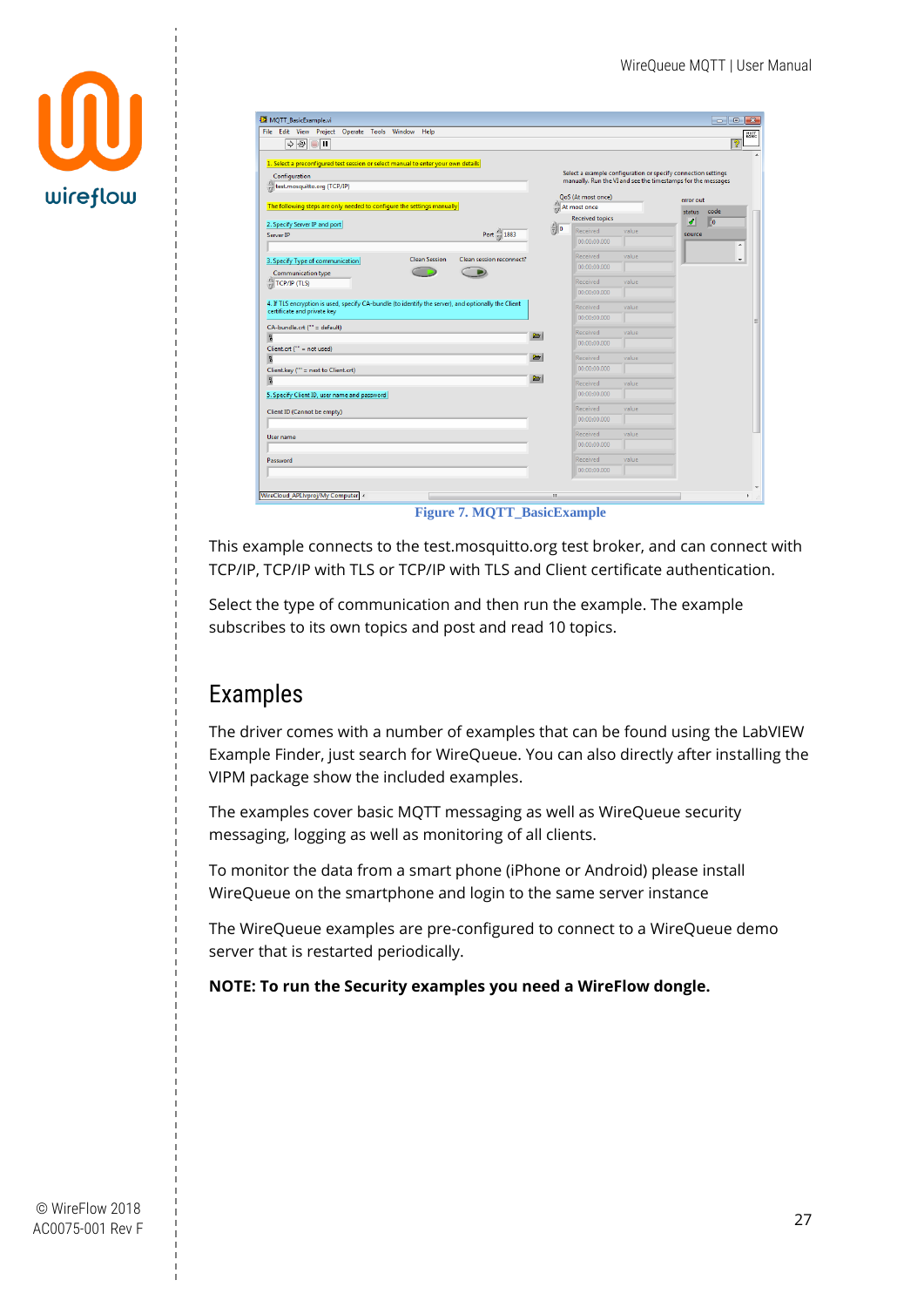

# <span id="page-28-0"></span>Error codes

#### The software uses the following error codes

| Error code | Description                                   |
|------------|-----------------------------------------------|
| 6501       | Server connection failed                      |
| 6502       | Invalid Alarm subsystem                       |
| 6503       | Invalid Error subsystem                       |
| 6504       | Only one WireQueue instance per LabVIEW       |
|            | context is allowed!                           |
| 6505       | Server connection was lost (no ping response) |
| 6506       | Operation not possible: No server connection  |
| 6507       | Specified Topic was not found in local buffer |
| 6508       | Security message write failed: remote         |
|            | challenge is missing                          |
| 6509       | Local clock is probably not set               |
| 6510       | Invalid topic filter when converting to       |
|            | LabVIEW matchpattern                          |
| 6511       | Invalid connection configurations             |
| 6512       | Bad OpenSSL configuration                     |
| 6513       | Invalid configuration order                   |
| 6514       | Background process is already running         |
| 6550       | SSL connection error                          |
| 6551       | SSL Connection has been closed                |
| 6552       | SSL operation failed, more data to write or   |
|            | read                                          |
| 6553       | SSL Connection is not completed               |
| 6554       | SSL certificate lookup failed                 |
| 6555       | SSL system called failed                      |
| 6556       | SSL library error                             |

© WireFlow 2018 AC0075-001 Rev F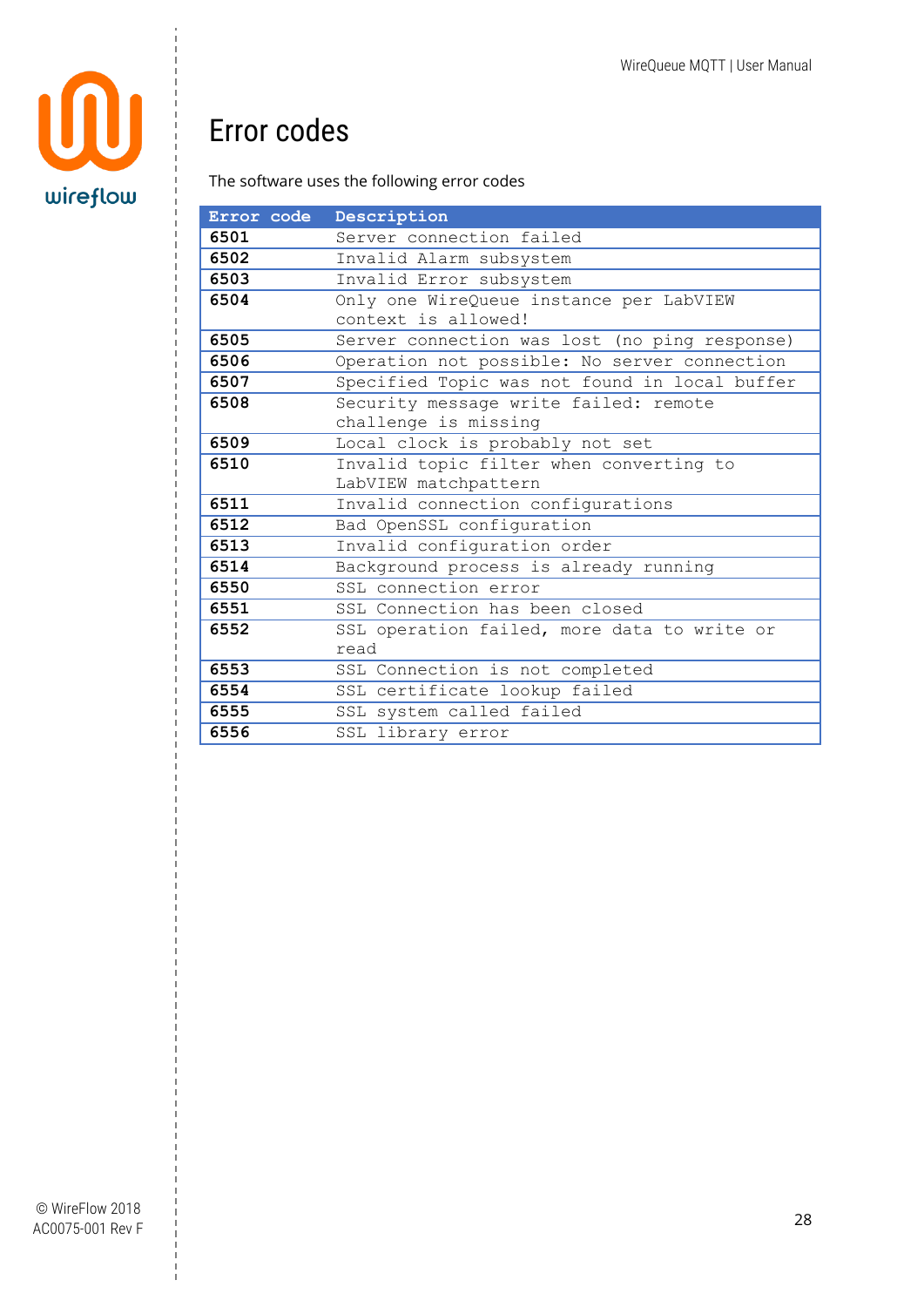

# <span id="page-29-0"></span>Troubleshooting

This chapter lists the most common problems that a user might encounter

### <span id="page-29-1"></span>Connection fails

If there is an error at init the API will automatically clean up all connections and exit, but if the background process successfully connects once and then has to perform a reconnect a number of errors can occur. The connection can fail for a number of reasons, and the table below lists the actions by the software as well as the resolution that can be taken by the developer.

| <b>Fail reason</b>               | <b>Software action</b>                                                                                                                              | <b>Resolution</b>                                                                                                                                                                                                          |
|----------------------------------|-----------------------------------------------------------------------------------------------------------------------------------------------------|----------------------------------------------------------------------------------------------------------------------------------------------------------------------------------------------------------------------------|
| <b>Wrong IP address</b>          | Enters reconnection and<br>waits for the IP to<br>become available                                                                                  | Check the status, and<br>verify that a correct IP<br>address has been<br>entered                                                                                                                                           |
| <b>Wrong IP port</b>             | See "Wrong IP address"                                                                                                                              | See "Wrong IP address"                                                                                                                                                                                                     |
| <b>Bad user</b><br>name/password | Disconnects the session<br>and closes all references<br>and buffers with an error                                                                   | Fix username and<br>password                                                                                                                                                                                               |
| <b>Not authorized</b>            | Disconnects the session<br>and closes all references<br>and buffers with an error                                                                   | Ask an administrator to<br>check that the specified<br>ClientID is allowed access                                                                                                                                          |
| Server unavailable               | TCP connected ok on the<br>port but there is no cloud<br>server serving on that<br>port The session is<br>disconnected and closed<br>with an error. | Verify the IP address/port<br>and/or ask an<br>administrator to verify<br>that the service is up and<br>running on that port.                                                                                              |
| <b>SSL connection failed</b>     | Disconnects the session<br>and closes all references<br>and buffers with an error                                                                   | Check that the OpenSSL<br>config is correctly setup<br>(see the "Missing<br>libraries" section), either<br>using default or specific<br>configuration.<br>Also check that the time<br>is correctly set on the<br>computer. |